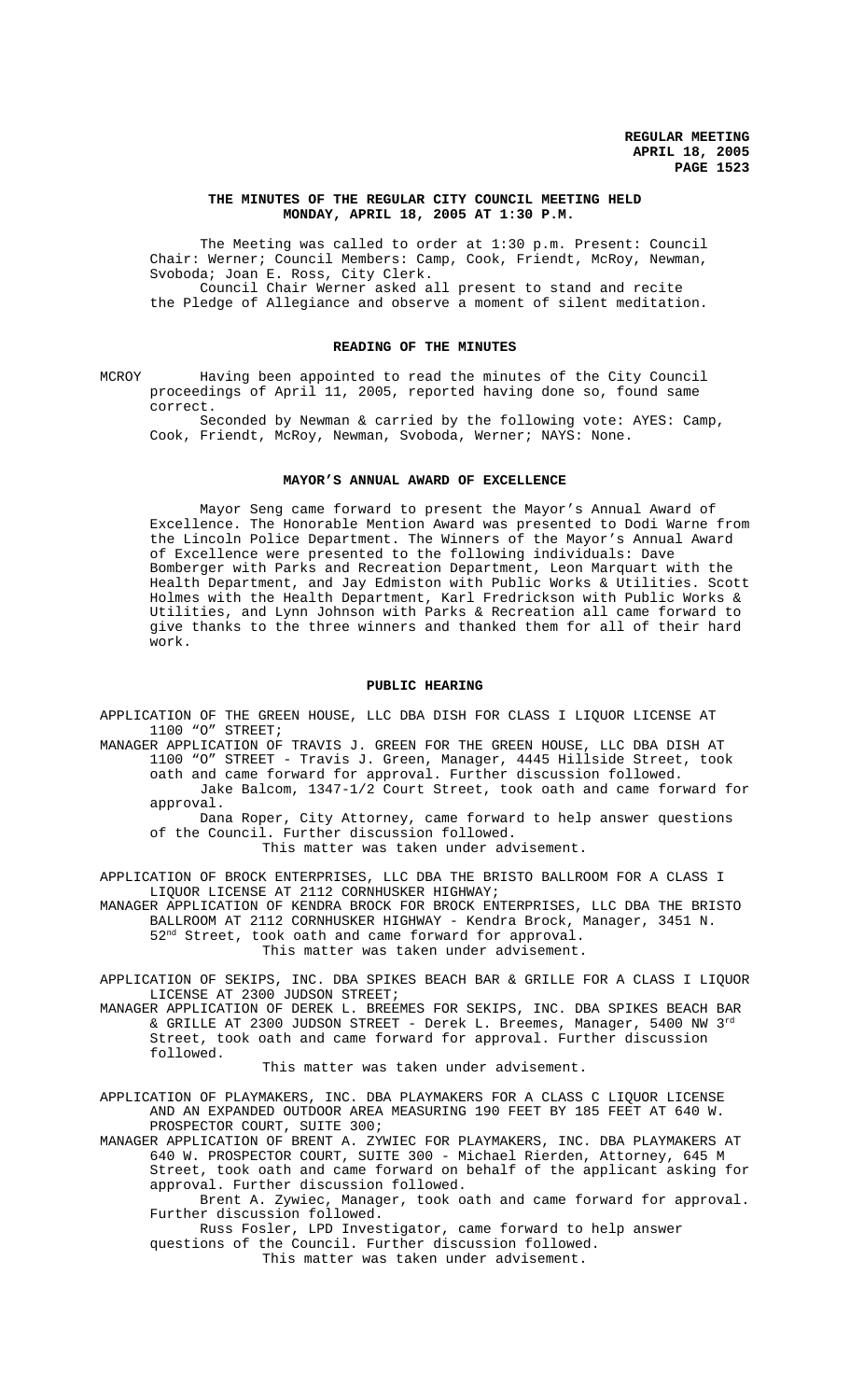CHANGE OF ZONE 05021 - APPLICATION OF THE UNIVERSITY PLACE COMMUNITY ORGANIZATION FOR A CHANGE OF ZONE ON APPROXIMATELY 18 BLOCKS WITHIN THE UNIVERSITY PLACE NEIGHBORHOOD FROM R-6, R-5, AND R-4 RESIDENTIAL DISTRICTS AND B-3 COMMERCIAL DISTRICT TO R-5, R-4, AND R-2 RESIDENTIAL DISTRICTS, GENERALLY LOCATED BETWEEN CLEVELAND AND HUNTINGTON AVENUES FROM 46TH TO 47TH STREETS, BETWEEN MADISON AVENUE AND ADAMS STREET FROM 49TH TO 56TH STREETS, AND BETWEEN GARLAND STREET AND HUNTINGTON AVENUE FROM 48TH TO 56TH STREETS - Larry Zink, 4926 Leighton Avenue, came forward in support. Further discussion followed.

Sharon Doll, 2909 N. 56<sup>th</sup> Street, came forward in support. Laurie Hodges, 5318 Madison Avenue, came forward in support. Further discussion followed.

John Hall, with Hall Motors, 2825 N. 48th Street, came forward in support. Further discussion followed.

Clark Chandler, with Wesleyan University, 4641 Pioneers Green Court, came forward in support.

Wynn Hjermstad, Urban Development Department, came forward in support and to help answer questions of the Council. Further discussion followed.

Larry McClain, 5403 Walker, came forward in support. Further discussion followed.

Alan Ebner, 5400 Leighton Avenue, came forward in support. Nancy and Charlie Earley, came forward in opposition. They stated that they own properties at  $4946$  Garland, 5036 Garland, and 2221 N.  $51^{st}$ Street. She also just wanted to make sure that their properties were excluded and that it was presented correctly before the Planning Committee. She stated that the Planning Report had one of their addresses written down incorrectly. Further discussion followed.

Greg Czaplewski, Planning Department, came forward to help answer questions of the Council. He stated that there was an error on the Planning Report with the Earley's address, however, it is correct now. Further discussion followed.

Council Member Camp stated that he had heard from a couple of business property owners who stated their concerns. "On the Record" he asked Greg, to the best of his knowledge, if everything has been resolved as far as concerns that were expressed by business related properties. He also stated that he knew Mr. Zink has said that the issues have been resolved.

Greg Czaplewski stated that he thought so, and that they will continue to work together on that. He also said that he is planning on being at the meeting that they are having on the 28<sup>th</sup> of this month. This matter was taken under advisement.

- CHANGE OF ZONE 05018 APPLICATION OF RON TONNIGES FOR A CHANGE OF ZONE FROM AGR AGRICULTURAL DISTRICT TO R-3 RESIDENTIAL DISTRICT ON PROPERTY GENERALLY LOCATED ON THE EAST SIDE OF SOUTH 84TH STREET, SOUTH OF OLD CHENEY ROAD - Paula Dicero, with Associated Engineering, 1232 High Street, came forward representing the applicant for approval. This matter was taken under advisement.
- MISC. NO. 05005 AMENDING SECTIONS 26.11.032 AND 26.31.015 OF THE LINCOLN MUNICIPAL CODE TO CLARIFY THAT A PRELIMINARY PLAT IS NOT REQUIRED WHEN A COMMUNITY UNIT PLAN, PLANNED UNIT DEVELOPMENT, SPECIAL PERMIT, OR USE PERMIT IS SUBMITTED THAT CONTAINS ALL THE NECESSARY INFORMATION FOR A SUBDIVISION - Tom Cajka, Planning Department, came forward for approval and to help answer questions of the Council. Further discussion followed.

This matter was taken under advisement.

APPROVING AN AGREEMENT BETWEEN THE CITY, REGENT HEIGHTS LIMITED PARTNERSHIP, RIDGE DEVELOPMENT COMPANY, NORTHERN LIGHTS LLC, AND THE YEUTTER FAMILY LLC, TO MODIFY THE DUTIES AND RESPONSIBILITIES OF THE PARTIES AS ORIGINALLY PROVIDED FOR UNDER THE CONDITIONAL ANNEXATION AND ZONING AGREEMENT FOR REGENT HEIGHTS FIRST ADDITION AND NORTHERN LIGHTS ADDITION DATED DECEMBER 6, 1996 - Lynn Johnson, Director of Parks & Recreation, came forward for approval and to help answer questions of the Council. Further discussion followed.

DeNay Kalkowski, Attorney, 1111 Lincoln Mall, #350, came forward for approval on behalf of the applicant.

This matter was taken under advisement.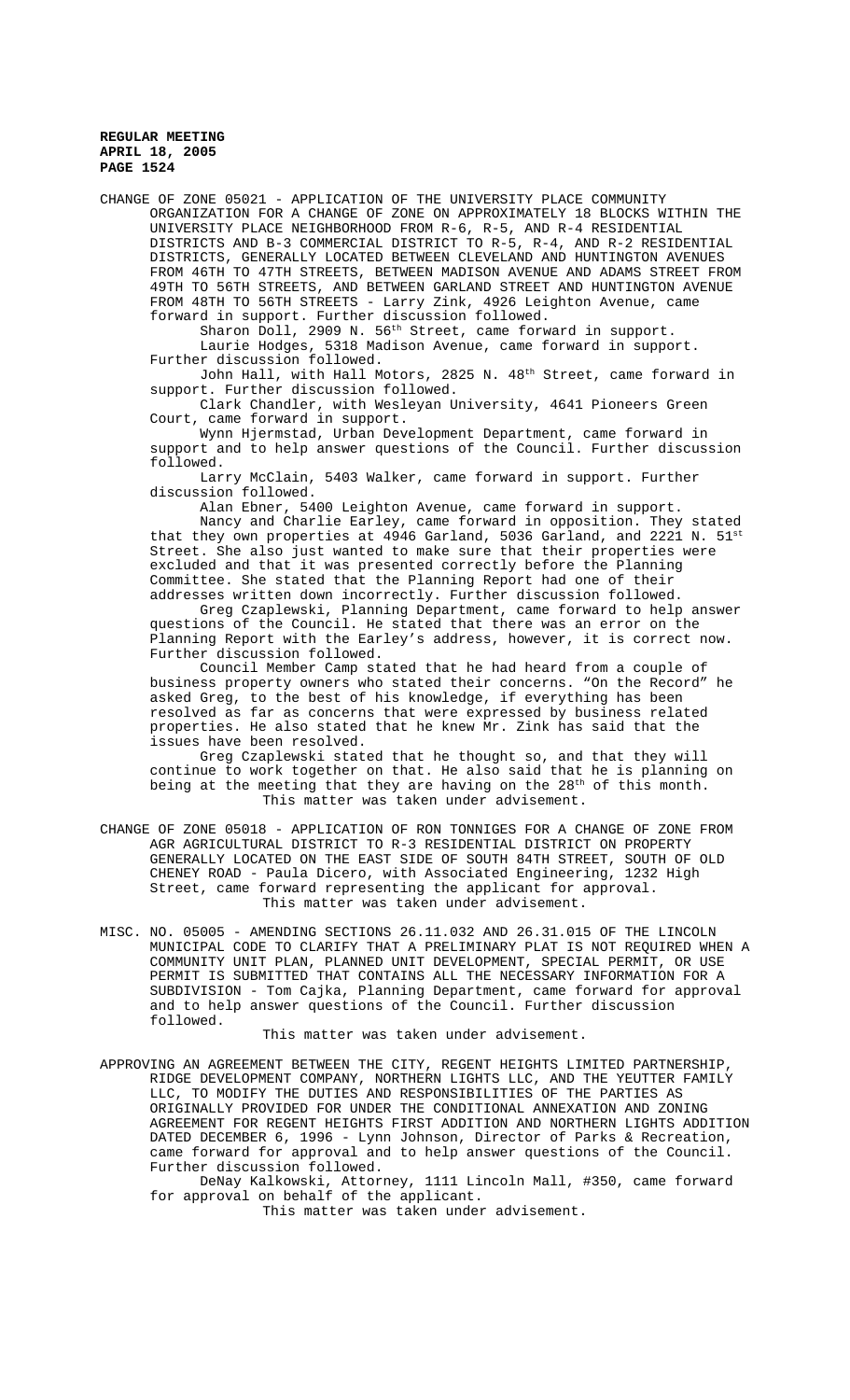- WAIVER NO. 05003 APPLICATION OF GEANINE BORDOGNA, ON BEHALF OF PARK PLACE ESTATES, TO WAIVE THE SUBDIVISION REQUIREMENTS THAT STREET TREES AND SIDEWALKS BE INSTALLED WITHIN FOUR YEARS FOLLOWING FINAL PLAT APPROVAL, AND THAT ORNAMENTAL LIGHTS AND LANDSCAPE SCREENS BE INSTALLED WITHIN TWO YEARS FOLLOWING FINAL PLAT APPROVAL, WITHIN PARK PLACE ESTATES 5TH ADDITION, GENERALLY LOCATED AT PARK PLACE DRIVE AND PARK PLACE COURT - Tom Cajka, Planning Department, came forward for approval and to help answer questions of the Council. Further discussion followed. This matter was taken under advisement.
- CHANGE OF ZONE 05002 APPLICATION OF LINDSEY MANAGEMENT COMPANY FOR A CHANGE OF ZONE FROM AG AGRICULTURAL DISTRICT TO R-3 RESIDENTIAL DISTRICT ON PROPERTY GENERALLY LOCATED AT HIGHWAY 34 AND FLETCHER AVENUE; DESIGNATING SAID PROPERTY AS A PLANNED UNIT DEVELOPMENT; AND FOR APPROVAL OF A DEVELOPMENT PLAN FOR 612 DWELLING UNITS, A CLUBHOUSE, PRIVATE GOLF COURSE AND 60,000 SQUARE FEET OF COMMERCIAL FLOOR AREA (OR 696 DWELLING UNITS IF THE COMMERCIAL USE IS DELETED) IN THE UNDERLYING R-3 RESIDENTIAL DISTRICT WITH A REQUESTED WAIVER OF THE REQUIRED PRELIMINARY PLAT PROCESS. (IN CONNECTION W/05R-69, 05-33) (4/11/05 ACTION DELAYED 1 WK TO 4/18/05 W/ PUBLIC HEARING LIMITED TO EXPERT TESTIMONY) - Paul Zillig, with the Lower Platte South NRD, came forward for approval. Further discussion followed.

Dan Schulz, with the Lower Platte South NRD, came forward for approval. Further discussion followed.

Jim Lindsey, owner of Lindsey Management Company, came forward for approval and stated that he would be willing to use City water, however, he would still like to keep the small house well in that area to use to clean club carts. He also stated his concerns regarding the U Turn at the corner of Pennsylvania Avenue. He would like the U Turn to remain. Further discussion followed.

Ray Hill, Planning Department, came forward to help answer questions of the Council. Further discussion followed.

Nicole Fleck-Tooze, Public Works & Utilities, came forward to help answer questions of the Council. Further discussion followed.

Randy Hoskins, Public Works & Utilities, came forward to help

answer questions of the Council. Further discussion followed. Chairman Werner clarified that MTA#4 would exclude the use of the

home water well during the construction period. This matter was taken under advisement.

### **\*\* END OF PUBLIC HEARING \*\***

### **MISCELLANEOUS BUSINESS - NONE**

# **COUNCIL ACTION**

# **LIQUOR RESOLUTIONS**

APPLICATION OF THE GREEN HOUSE, LLC DBA DISH FOR CLASS I LIQUOR LICENSE AT 1100 "O" STREET - CLERK read the following resolution, introduced by Glenn Friendt, who moved its adoption for approval:

A-83275 BE IT RESOLVED by the City Council of the City of Lincoln, Nebraska:

That after hearing duly had as required by law, consideration of the facts of this application, the Nebraska Liquor Control Act, and the pertinent City ordinances, the City Council recommends that the application of The Green House, LLC dba Dish for a Class "I" liquor license at 1100 O Street, Lincoln, Nebraska, for the license period ending April 30, 2005, be approved with the condition that the premise complies in every respect with all city and state regulations. The City Clerk is directed to transmit a copy of this resolution to the Nebraska Liquor Control Commission.

Introduced by Glenn Friendt Seconded by Newman & carried by the following vote: AYES: Camp, Cook, Friendt, McRoy, Newman, Svoboda, Werner; NAYS: None.

MANAGER APPLICATION OF TRAVIS J. GREEN FOR THE GREEN HOUSE, LLC DBA DISH AT 1100 "O" STREET - CLERK read the following resolution, introduced by

Glenn Friendt, who moved its adoption for approval:<br>A-83276 WHEREAS, The Green House, LLC dba Dish locate WHEREAS, The Green House, LLC dba Dish located at 1100 O Street, Lincoln, Nebraska has been approved for a Retail Class "I" liquor

license, and now requests that Travis J. Green be named manager; WHEREAS, Travis J. Green appears to be a fit and proper person to manage said business.

NOW, THEREFORE, BE IT RESOLVED by the City Council of the City of Lincoln, Nebraska: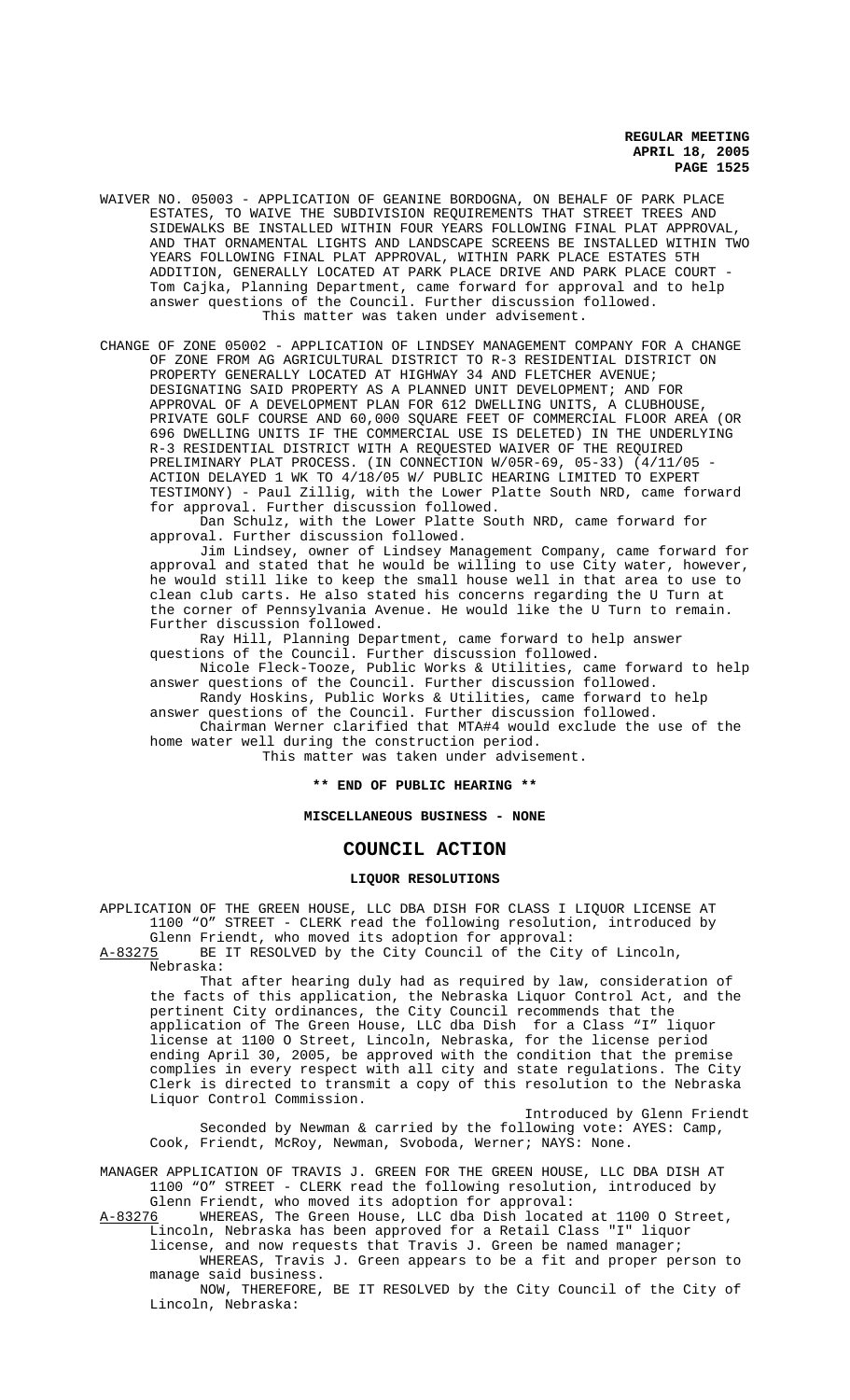That after hearing duly had as required by law, consideration of the facts of this application, the Nebraska Liquor Control Act, and the pertinent City ordinances, the City Council recommends that Travis J. Green be approved as manager of this business for said licensee. The City Clerk is directed to transmit a copy of this resolution to the Nebraska Liquor Control Commission.

Introduced by Glenn Friendt Seconded by Newman & carried by the following vote: AYES: Camp, Cook, Friendt, McRoy, Newman, Svoboda, Werner; NAYS: None.

APPLICATION OF BROCK ENTERPRISES, LLC DBA THE BRISTO BALLROOM FOR A CLASS I LIQUOR LICENSE AT 2112 CORNHUSKER HIGHWAY - CLERK read the following

resolution, introduced by Jon Camp, who moved its adoption for approval: A-83277 BE IT RESOLVED by the City Council of the City of Lincoln, Nebraska:

That after hearing duly had as required by law, consideration of the facts of this application, the Nebraska Liquor Control Act, and the pertinent City ordinances, the City Council recommends that the application of Brock Enterprises, LLC dba The Bristo Ballroom for a Class "I" liquor license at 2112 Cornhusker Highway, Lincoln, Nebraska, for the license period ending April 30, 2005, be approved with the condition that the premise complies in every respect with all city and state regulations. The Applicant will apply for and obtain a special permit from the City of Lincoln. The City Clerk is directed to transmit a copy of this resolution to the Nebraska Liquor Control Commission. Introduced by Jon Camp Seconded by Newman & carried by the following vote: AYES: Camp,

Cook, Friendt, McRoy, Newman, Svoboda, Werner; NAYS: None.

MANAGER APPLICATION OF KENDRA BROCK FOR BROCK ENTERPRISES, LLC DBA THE BRISTO BALLROOM AT 2112 CORNHUSKER HIGHWAY - CLERK read the following

resolution, introduced by Jon Camp, who moved its adoption for approval: A-83278 WHEREAS, Brock Enterprises, LLC dba The Bristo Ballroom located at 2112 Cornhusker Highway, Lincoln, Nebraska has been approved for a Retail Class "I" liquor license, and now requests that Kendra Brock be

named manager; WHEREAS, Kendra Brock appears to be a fit and proper person to manage said business.

NOW, THEREFORE, BE IT RESOLVED by the City Council of the City of Lincoln, Nebraska:

That after hearing duly had as required by law, consideration of the facts of this application, the Nebraska Liquor Control Act, and the pertinent City ordinances, the City Council recommends that Kendra Brock be approved as manager of this business for said licensee. The City Clerk is directed to transmit a copy of this resolution to the Nebraska Liquor Control Commission.

Introduced by Jon Camp Seconded by Newman & carried by the following vote: AYES: Camp, Cook, Friendt, McRoy, Newman, Svoboda, Werner; NAYS: None.

APPLICATION OF SEKIPS, INC. DBA SPIKES BEACH BAR & GRILLE FOR A CLASS I LIQUOR LICENSE AT 2300 JUDSON STREET - CLERK read the following resolution,

introduced by Jon Camp, who moved its adoption for approval: A-83279 BE IT RESOLVED by the City Council of the City of Lincoln, Nebraska:

That after hearing duly had as required by law, consideration of the facts of this application, the Nebraska Liquor Control Act, and the pertinent City ordinances, the City Council recommends that the application of Sekips, Inc. dba Spikes Beach Bar & Grille for a Class "I" liquor license at 2300 Judson Street, Lincoln, Nebraska, for the license period ending April 30, 2005, be approved with the condition that the premise complies in every respect with all city and state regulations. The City Clerk is directed to transmit a copy of this resolution to the Nebraska Liquor Control Commission.

Introduced by Jon Camp Seconded by Newman & carried by the following vote: AYES: Camp, Cook, Friendt, McRoy, Newman, Svoboda, Werner; NAYS: None.

MANAGER APPLICATION OF DEREK L. BREEMES FOR SEKIPS. INC. DBA SPIKES BEACH BAR & GRILLE AT 2300 JUDSON STREET - CLERK read the following resolution, introduced by Jon Camp, who moved its adoption for approval:

A-83280 WHEREAS, Sekips, Inc. dba Spikes Beach Bar & Grille located at 2300 Judson Street, Lincoln, Nebraska has been approved for a Retail Class "I" liquor license, and now requests that Derek L. Breemes be named manager;

WHEREAS, Derek L. Breemes appears to be a fit and proper person to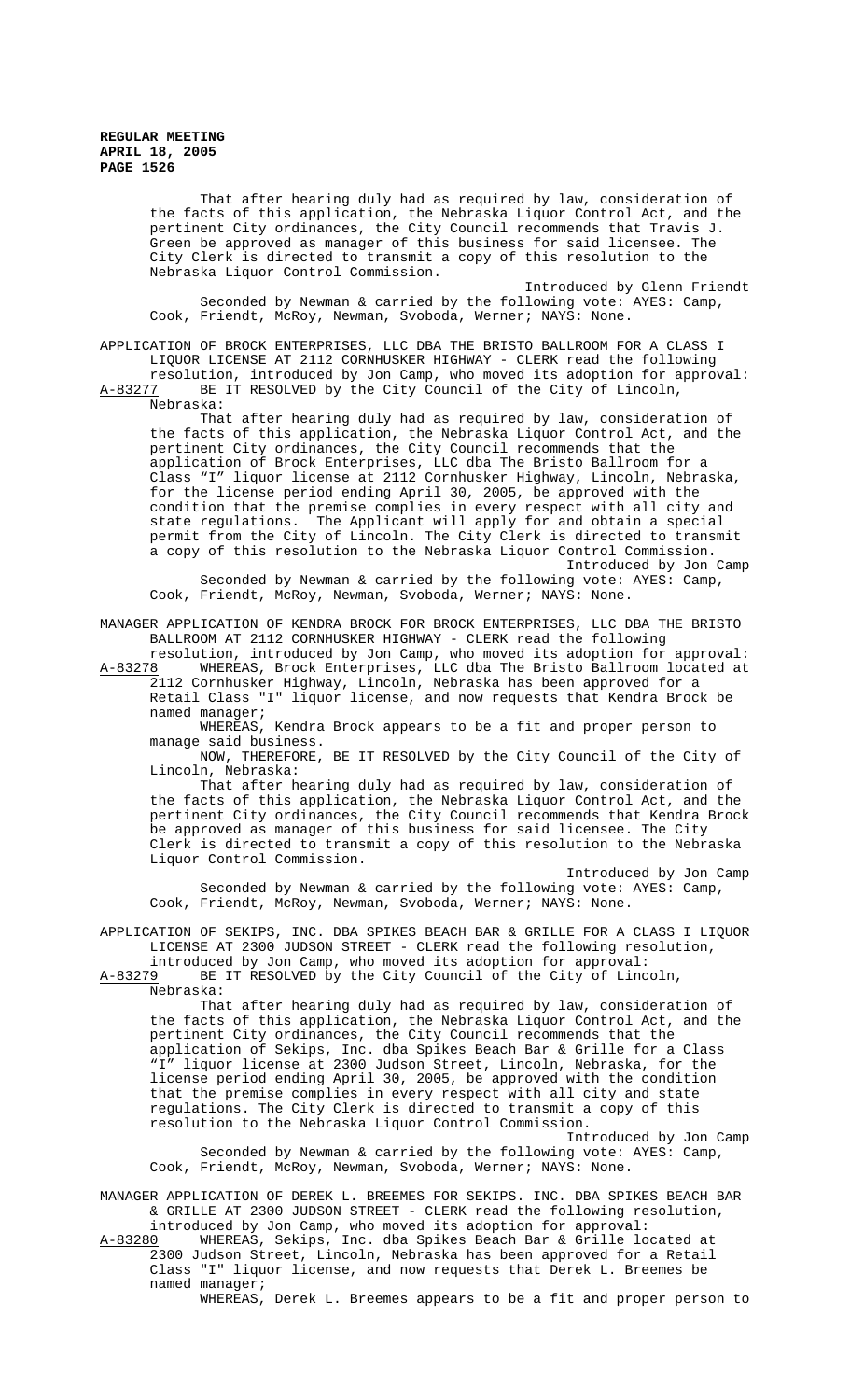manage said business. NOW, THEREFORE, BE IT RESOLVED by the City Council of the City of Lincoln, Nebraska:

That after hearing duly had as required by law, consideration of the facts of this application, the Nebraska Liquor Control Act, and the pertinent City ordinances, the City Council recommends that Derek L. Breemes be approved as manager of this business for said licensee. The City Clerk is directed to transmit a copy of this resolution to the Nebraska Liquor Control Commission.

Introduced by Jon Camp Seconded by Newman & carried by the following vote: AYES: Camp, Cook, Friendt, McRoy, Newman, Svoboda, Werner; NAYS: None.

APPLICATION OF PLAYMAKERS, INC. DBA PLAYMAKERS FOR A CLASS C LIQUOR LICENSE AND AN EXPANDED OUTDOOR AREA MEASURING 190 FEET BY 185 FEET AT 640 W. PROSPECTOR COURT, SUITE 300 - CLERK read the following resolution, introduced by Jon Camp, who moved its adoption for approval:<br>A-83281 BE IT RESOLVED by the City Council of the City of Linc BE IT RESOLVED by the City Council of the City of Lincoln,

Nebraska:

That after hearing duly had as required by law, consideration of the facts of this application, the Nebraska Liquor Control Act, and the pertinent City ordinances, the City Council recommends that the application of Playmakers, Inc. dba Playmakers for a Class "C" liquor license and an outdoor area measuring approximately 190 feet by 185 feet at 640 W. Prospector Court, Suite 300, Lincoln, Nebraska, for the license period ending October 31, 2005, be approved with the condition that the premise complies in every respect with all city and state regulations. The City Clerk is directed to transmit a copy of this resolution to the Nebraska Liquor Control Commission.

Introduced by Jon Camp Seconded by Newman & carried by the following vote: AYES: Camp, Cook, Newman, Svoboda, Werner; NAYS: Friendt, McRoy.

MANAGER APPLICATION OF BRENT A. ZYWIEC FOR PLAYMAKERS, INC. DBA PLAYMAKERS AT 640 W. PROSPECTOR COURT, SUITE 300 - CLERK read the following

resolution, introduced by Jon Camp, who moved its adoption for approval:<br>A-83282 WHEREAS, Playmakers, Inc. dba Playmakers located at 640 W. WHEREAS, Playmakers, Inc. dba Playmakers located at 640 W. Prospector Court, Suite 300, Lincoln, Nebraska has been approved for a

Retail Class "C" liquor license, and now requests that Brent A. Zywiec be named manager;

WHEREAS, Brent A. Zywiec appears to be a fit and proper person to manage said business.

NOW, THEREFORE, BE IT RESOLVED by the City Council of the City of Lincoln, Nebraska:

That after hearing duly had as required by law, consideration of the facts of this application, the Nebraska Liquor Control Act, and the pertinent City ordinances, the City Council recommends that Brent A. Zywiec be approved as manager of this business for said licensee. The City Clerk is directed to transmit a copy of this resolution to the Nebraska Liquor Control Commission.

Introduced by Jon Camp Seconded by Newman & carried by the following vote: AYES: Camp, Cook, Newman, Svoboda, Werner; NAYS: Friendt, McRoy.

## ORDINANCES - 2<sup>ND</sup> READING

CHANGE OF ZONE 05021 - APPLICATION OF THE UNIVERSITY PLACE COMMUNITY ORGANIZATION FOR A CHANGE OF ZONE ON APPROXIMATELY 18 BLOCKS WITHIN THE UNIVERSITY PLACE NEIGHBORHOOD FROM R-6, R-5, AND R-4 RESIDENTIAL DISTRICTS AND B-3 COMMERCIAL DISTRICT TO R-5, R-4, AND R-2 RESIDENTIAL DISTRICTS, GENERALLY LOCATED BETWEEN CLEVELAND AND HUNTINGTON AVENUES FROM 46TH TO 47TH STREETS, BETWEEN MADISON AVENUE AND ADAMS STREET FROM 49TH TO 56TH STREETS, AND BETWEEN GARLAND STREET AND HUNTINGTON AVENUE FROM 48TH TO 56TH STREETS - CLERK read an ordinance, introduced by Annette McRoy, amending the Lincoln Zoning District Maps attached to and made a part of Title 27 of the Lincoln Municipal Code, as provided by Section 27.05.020 of the Lincoln Municipal Code, as provided by Section 27.05.020 of the Lincoln Municipal Code, by changing the boundaries of the districts established and shown thereon, the second time.

CHANGE OF ZONE 05018 - APPLICATION OF RON TONNIGES FOR A CHANGE OF ZONE FROM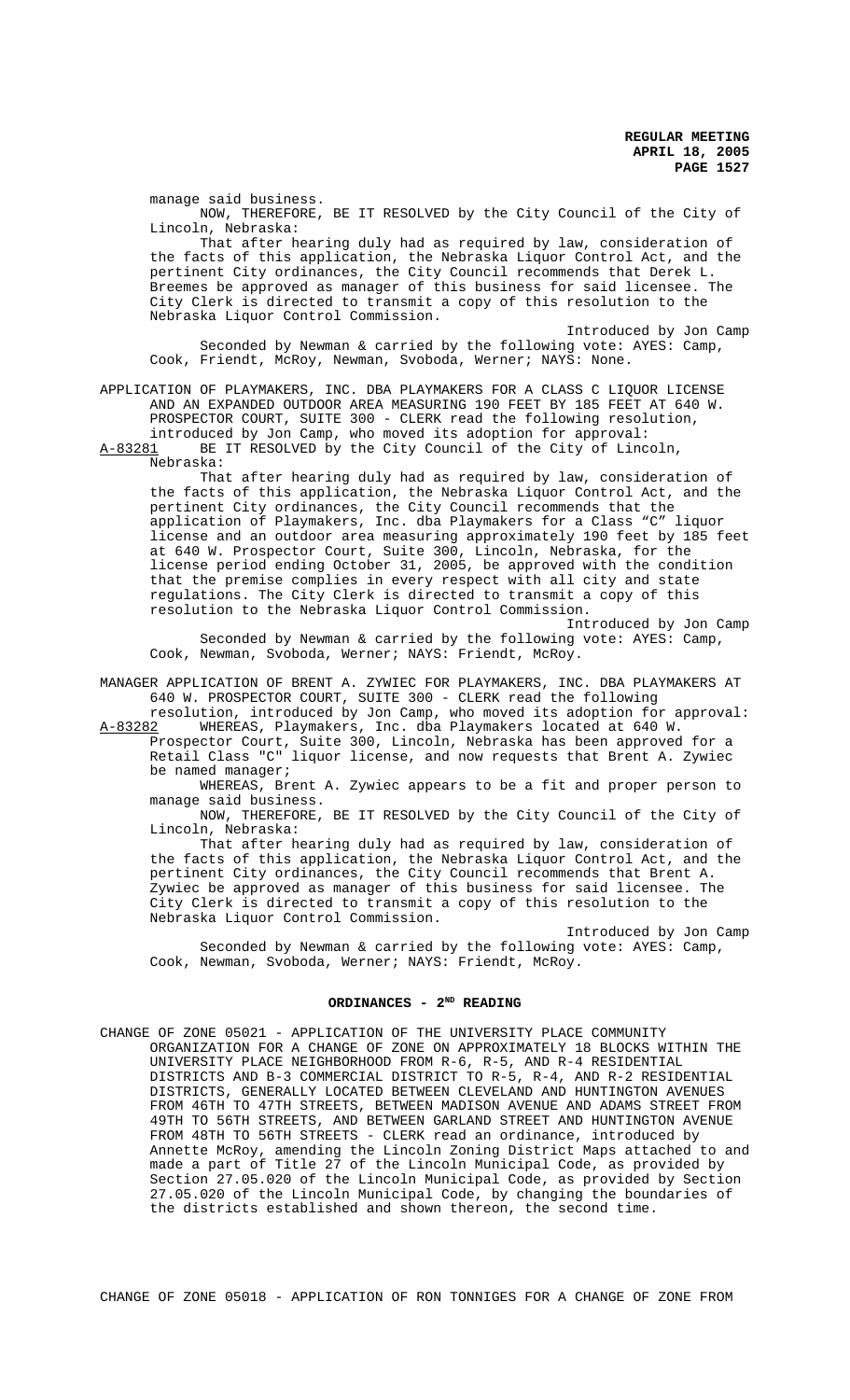AGR AGRICULTURAL DISTRICT TO R-3 RESIDENTIAL DISTRICT ON PROPERTY GENERALLY LOCATED ON THE EAST SIDE OF SOUTH 84TH STREET, SOUTH OF OLD CHENEY ROAD - CLERK read an ordinance, introduced by Annette McRoy, amending the Lincoln Zoning District Maps attached to and made a part of Title 27 of the Lincoln Municipal Code, as provided by Section 27.05.020 of the Lincoln Municipal Code, by changing the boundaries of the districts established and shown thereon, the second time.

MISC. NO. 05005 - AMENDING SECTIONS 26.11.032 AND 26.31.015 OF THE LINCOLN MUNICIPAL CODE TO CLARIFY THAT A PRELIMINARY PLAT IS NOT REQUIRED WHEN A COMMUNITY UNIT PLAN, PLANNED UNIT DEVELOPMENT, SPECIAL PERMIT, OR USE PERMIT IS SUBMITTED THAT CONTAINS ALL THE NECESSARY INFORMATION FOR A SUBDIVISION - CLERK read an ordinance, introduced by Annette McRoy, amending Title 26 of the Lincoln Municipal Code, the Land Subdivision Ordinance, by amending Section 26.11.032 relating to filing preliminary plats and scheduling hearings before the Planning Commission to provide that a preliminary plat is not required for subdivisions coordinated with a community unit plan, planned unit development, special permit, or use permit; by amending Section 26.31.015 relating to coordinating subdivisions and community unit plans, planned unit developments, special permits, and use permits to clarify that a preliminary plat is not required whenever the tract to be subdivided is included within a community unit plan, planned unit development, special permit, or use permit, and to further clarify that the coordinated development shall comply with the requirements of Title 26, except as specifically modified; and repealing Sections 26.11.032 and 26.31.015 of the Lincoln Municipal Code as hitherto existing, the second time.

# **RESOLUTIONS**

ACCEPTING THE REPORT OF NEW AND PENDING CLAIMS AGAINST THE CITY AND APPROVING DISPOSITION OF CLAIMS SET FORTH THEREIN FOR THE PERIOD OF MARCH 16 - 31, 2005 - PRIOR to reading:

SVOBODA Moved to amend Bill No. 05R-75 to move the claim of David Bouc from "denied" to "allowed or settled".

Motion failed due to lack of a second.

CLERK Read the following resolution, introduced by Annette McRoy, who moved its adoption:<br>A-83283 BE IT RESOLVE

BE IT RESOLVED by the City Council of the City of Lincoln, Nebraska:

That the claims listed in the attached report, marked as Exhibit "A", dated April 1, 2005, of various new and pending tort claims filed against the City of Lincoln with the Office of the City Attorney or the Office of the City Clerk, as well as claims which have been disposed of, are hereby received as required by Neb. Rev. Stat. § 13-905 (Reissue 1997). The dispositions of claims by the Office of the City Attorney, as shown by the attached report, are hereby approved:

| DENIED                            |          | ALLOWED OR SETTLED                          |          |
|-----------------------------------|----------|---------------------------------------------|----------|
| Dominique Chéene                  | \$572.62 | Charles L. Gomez                            | 959.26   |
| Michelle Stiles & Justin Sitzmann | NAS*     | Madeline Zabloudil                          | 84.97    |
| Leonita Masek                     | NAS*     | State Farm Insurance                        |          |
| Margarete Lien                    | NAS*     | (Claim No. 27-7490-579)                     | 1,766.46 |
| David Bouc                        | 150.00   | Kathryn Burklund                            | 1,767.57 |
|                                   |          | Kathryn Halperin                            | 53.00    |
|                                   |          | Rafael Torres & Pratt Pest Control 7,100.33 |          |

\*No Amount Specified

The City Attorney is hereby directed to mail to the various claimants listed herein a copy of this resolution which shows the final disposition of their claim.

Introduced by Annette McRoy Seconded by Newman & carried by the following vote: AYES: Camp, Cook, Friendt, McRoy, Newman, Svoboda, Werner; NAYS: None.

APPROVING A SERVICE AGREEMENT BETWEEN THE CITY AND STOCK REALTY & AUCTION COMPANY FOR A FOUR-YEAR TERM TO PROVIDE AUCTIONEER SERVICES FOR SURPLUS PROPERTY - CLERK read the following resolution, introduced by Annette

McRoy, who moved its adoption:<br>A-83284 BE IT RESOLVED by the Ci BE IT RESOLVED by the City Council of the City of Lincoln, Nebraska:

That the Service Agreement, which is attached hereto, marked as Attachment "A" and made a part hereof by reference, between the City of Lincoln and Stock Realty & Auction Company, to provide auctioneer services for a four-year term upon the terms and conditions as set forth in said Agreement is approved.

BE IT FURTHER RESOLVED that the Mayor is authorized to execute the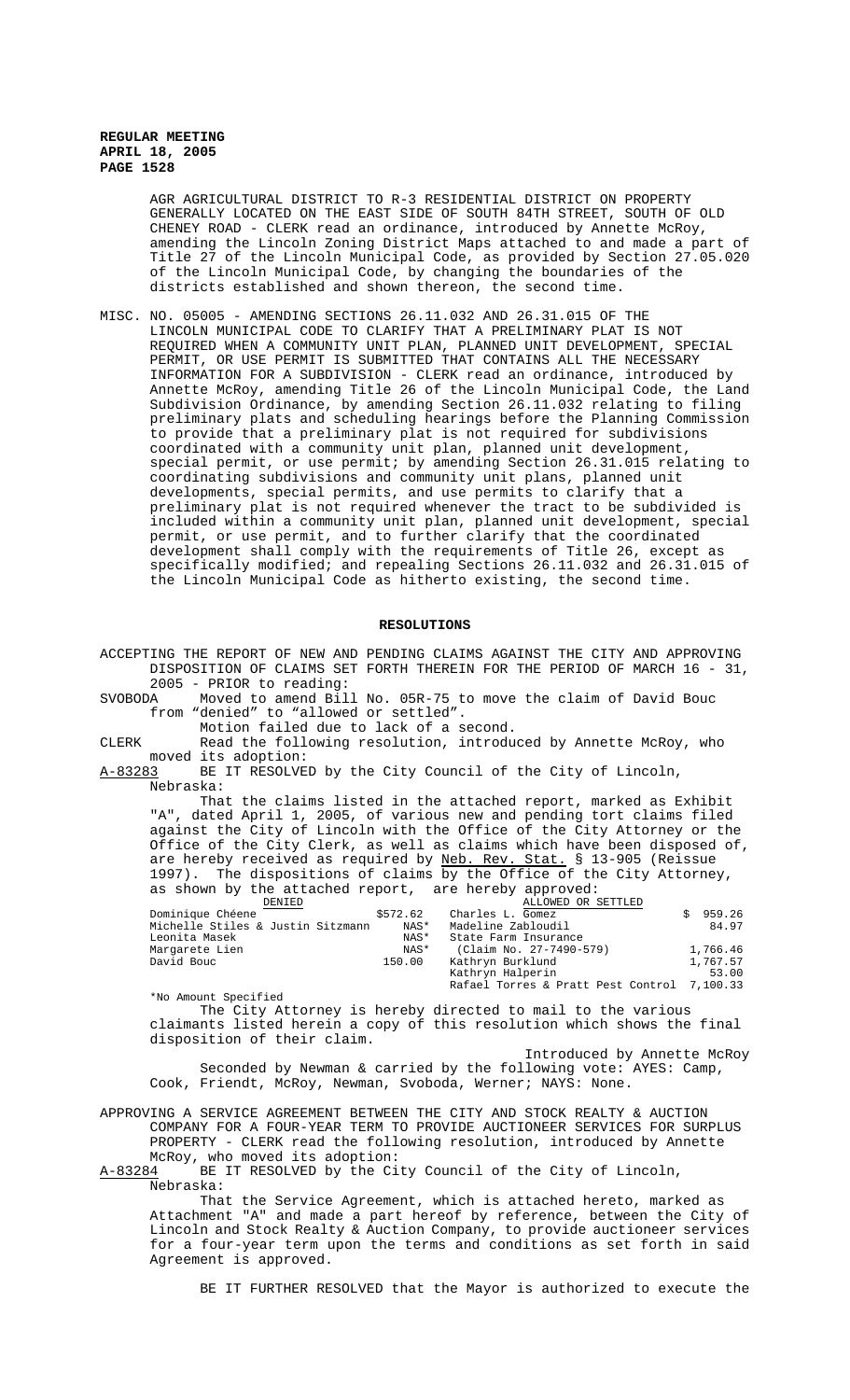Service Agreement on behalf of the City.

BE IT FURTHER RESOLVED that the City Clerk is directed to return one fully executed copy of the Agreement to the Purchasing Department for transmittal to Stock Realty & Auction Company.

Introduced by Annette McRoy Seconded by Newman & carried by the following vote: AYES: Camp, Cook, Friendt, McRoy, Newman, Svoboda, Werner; NAYS: None.

APPROVING AN AGREEMENT BETWEEN THE CITY, REGENT HEIGHTS LIMITED PARTNERSHIP, RIDGE DEVELOPMENT COMPANY, NORTHERN LIGHTS LLC, AND THE YEUTTER FAMILY LLC, TO MODIFY THE DUTIES AND RESPONSIBILITIES OF THE PARTIES AS ORIGINALLY PROVIDED FOR UNDER THE CONDITIONAL ANNEXATION AND ZONING AGREEMENT FOR REGENT HEIGHTS FIRST ADDITION AND NORTHERN LIGHTS ADDITION DATED DECEMBER 6, 1996 - CLERK read the following resolution, introduced by Annette McRoy, who moved its adoption:

A-83285 BE IT RESOLVED by the City Council of the City of Lincoln, Nebraska: That the Agreement which is attached hereto, marked as Attachment "A" and made a part hereof by reference, between the City of Lincoln and Regent Heights Limited Partnership, Ridge Development Company, Northern Lights LLC, and the Yeutter Family LLC, modifying the responsibilities of the parties as originally provided for under the conditional Annexation and Zoning Agreement for Regent Heights First Addition and Northern Lights Addition dated December 6, 1996 relating to the annexation of property generally located at 84th Street and Leighton Ave. is approved.

BE IT FURTHER RESOLVED that the Mayor is authorized to execute the Agreement on behalf of the City.

BE IT FURTHER RESOLVED that the City Clerk is directed to return two fully executed copies of this Agreement to Rick Peo, Chief Assistant City Attorney, for distribution to the Owners.

BE IT FURTHER RESOLVED that the City Clerk is directed to record the Agreement or a summary memorandum thereof with the Register of Deeds, filing fees to be paid by the Owners.

Introduced by Annette McRoy Seconded by Newman & carried by the following vote: AYES: Camp, Cook, Friendt, McRoy, Newman, Svoboda, Werner; NAYS: None.

WAIVER NO. 05003 - APPLICATION OF GEANINE BORDOGNA, ON BEHALF OF PARK PLACE ESTATES, TO WAIVE THE SUBDIVISION REQUIREMENTS THAT STREET TREES AND SIDEWALKS BE INSTALLED WITHIN FOUR YEARS FOLLOWING FINAL PLAT APPROVAL, AND THAT ORNAMENTAL LIGHTS AND LANDSCAPE SCREENS BE INSTALLED WITHIN TWO YEARS FOLLOWING FINAL PLAT APPROVAL, WITHIN PARK PLACE ESTATES 5TH ADDITION, GENERALLY LOCATED AT PARK PLACE DRIVE AND PARK PLACE COURT - CLERK read the following resolution, introduced Annette McRoy, who moved its adoption:<br>A-83286 WHEREAS

WHEREAS, the corrected final plat of Park Place Estates 5th Addition, generally located at Park Place Drive and Park Place Court, was previously approved by the City of Lincoln on November 3, 1999; and

WHEREAS, the conditions of approval of said Final Plat included the Land Subdivision Ordinance requirements that sidewalks and street trees be installed within four years of final plat approval and that ornamental lights and landscape screens be installed within two years of final plat approval; and

WHEREAS, the Subdivider Geanine Bordogna (Applicant) has failed to timely construct said improvements and is requesting an extension of time for the installation of sidewalks, the planting of street trees, landscape screening and installation of ornamental street lights within Park Place Estates 5th Addition, pursuant to § 26.31.010 of the Lincoln Municipal Code; and

WHEREAS, the Planning Commission has reviewed said request and has recommended that the requested extension of time for the sidewalk installation be partially allowed and that the requested extension of time for the street trees, landscape screen, and street lights be denied.

NOW, THEREFORE, BE IT RESOLVED by the City Council of the City of Lincoln, Nebraska:

That the Applicant's request to extend the time for the installation of sidewalks within Park Place Estates 5th Addition until January 1, 2009 is hereby approved only for the sidewalks abutting Lots 5 and 6.

BE IT FURTHER RESOLVED that the Applicant's request to extend the timing for the planting of street trees, landscape screen, and installation of street lights is hereby denied.

All other conditions for approval of the Park Place Estates 5th Addition shall remain in full force and effect.

Introduced by Annette McRoy Seconded by Newman & carried by the following vote: AYES: Camp, Cook, Friendt, McRoy, Newman, Svoboda, Werner; NAYS: None.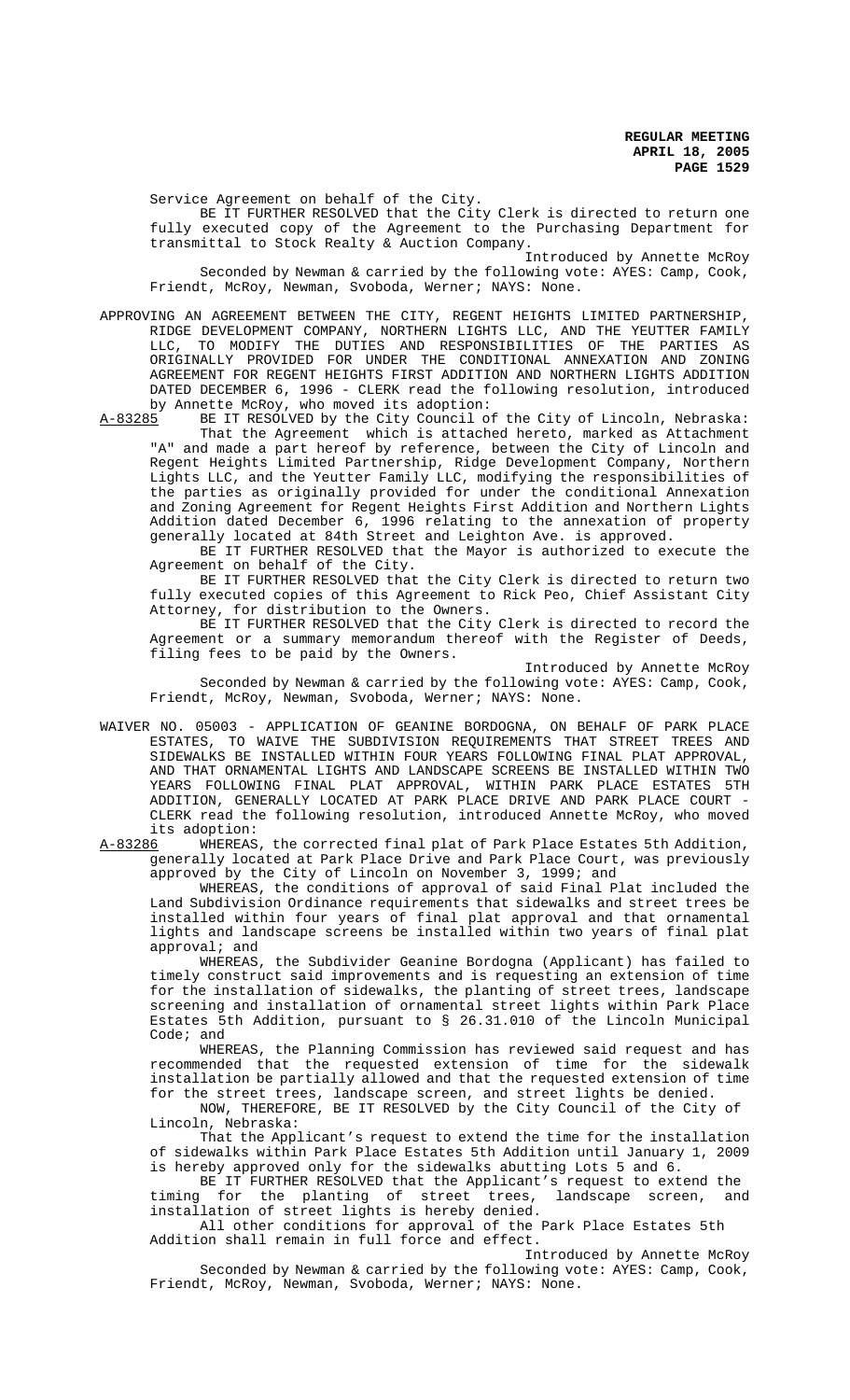COMPREHENSIVE PLAN AMENDMENT NO. 05002 - AMENDING THE MOBILITY AND TRANSPORTATION ELEMENT OF THE 2025 LINCOLN-LANCASTER COUNTY COMPREHENSIVE PLAN BY UPGRADING EXISTING US HIGHWAY 77 TO FREEWAY STANDARDS FROM INTERSTATE 80 TO THE PLANNED SOUTH BELTWAY INTERCHANGE SOUTH OF SALTILLO ROAD - PRIOR to reading:

COOK Moved to delay public hearing & action for 2 weeks to 5/2/05.

Seconded by Newman & carried by the following vote: AYES: Camp, Cook, Friendt, McRoy, Newman, Svoboda, Werner; NAYS: None.

APPROVING A GRANT APPLICATION TO BE SUBMITTED TO THE STATE IN COMBINATION WITH LANCASTER COUNTY ON BEHALF OF FIRST RESPONDERS FOR 2005 GRANT FUNDING – CLERK read the following resolution, introduced by Annette McRoy, who moved its adoption:

A-83287 BE IT RESOLVED by the City Council of the City of Lincoln, Nebraska: That in order to provide for a coordinated grant application on

behalf of the 1st Responders in Lancaster County, the City of Lincoln has reviewed the grant process and application and does hereby approve the Lancaster County submittal of its grant application to the State of Nebraska for 2005 Grant funding

The City Clerk is directed to transmit a certified copy of this resolution to the Lancaster County Clerk for inclusion with the application to the State of Nebraska.

Introduced by Annette McRoy Seconded by Newman & carried by the following vote: AYES: Camp, Cook, Friendt, McRoy, Newman, Svoboda, Werner; NAYS: None.

SETTING THE HEARING DATE OF MONDAY, MAY 2, 2005 AT 1:30 PM FOR A MANAGER APPLICATION OF MICKY BUCHMANN FOR GRANITE CITY FOOD & BREWERY LTD DBA GRANITE CITY FOOD & BREWERY LOCATED AT 6150 "O" STREET - CLERK read the following resolution, introduced by Patte Newman, who moved its adoption:

A-83288 BE IT RESOLVED by the City Council, of the City of Lincoln, that a hearing date is hereby set for Monday, May 2, 2005, at 1:30 p.m. or as soon thereafter as possible in the City Council Chambers, County-City Buildig, 555 S. 10<sup>th</sup> Street, Lincoln, Nebraska, for the Manager Application of Micky Buchmann for Granite City Food & Brewery Ltd dba Granite City Food & Beverage located at 6150 "O" Street.

If the Police Department, is unable to complete the investigation by said time, a new hearing date will be set.

Introduced by Patte Newman Seconded by McRoy & carried by the following vote: AYES: Camp, Cook, Friendt, McRoy, Newman, Svoboda, Werner; NAYS: None.

# **PETITIONS & COMMUNICATIONS**

THE FOLLOWING WERE REFERRED TO THE PLANNING DEPARTMENT:

CHANGE OF ZONE NO. 04081 - APPLICATION SUBMITTED BY STONE BRIDGE CREEK LLC, FROM I-3 EMPLOYMENT CENTER DISTRICT TO R-3 RESIDENTIAL DISTRICT AND AG AGRICULTURAL DISTRICT TO I-3 EMPLOYMENT CENTER DISTRICT, ON PROPERTY LOCATED AT HUMPHREY AVENUE AND REDSTONE ROAD.

SPECIAL PERMIT NO. 04067 - APPLICATION SUBMITTED BY STONE BRIDGE CREEK LLC, STONE BRIDGE CREEK ADDITION COMMUNITY UNIT PLAN, FOR 124 DWELLING UNITS, WITH REQUESTS TO WAIVE MINIMUM LOT DEPTH, PRELIMINARY PLAT PROCESS, MINIMUM AREA, FRONT, SIDE AND REAR YARD SETBACKS, AVERAGE LOT WIDTH, PRIVATE ROADWAY DESIGN STANDARDS, SIDEWALK, AND CURB AND GUTTER, ON PROPERTY LOCATED AT HUMPHREY AVENUE AND REDSTONE ROAD.

USE PERMIT NO. 139A - APPLICATION SUBMITTED BY STONE BRIDGE CREEK LLC, FOR<br>APPROXIMATELY 478,55 SQUARE FEET OF EMPLOYMENT CENTER, ON PROPERTY 478,55 SQUARE FEET OF EMPLOYMENT CENTER, ON PROPERTY GENERALLY LOCATED HUMPHREY AVENUE AND REDSTONE ROAD.

CHANGE OF ZONE NO. 05028 - APPLICATION SUBMITTED BY DIRECTOR OF URBAN DEVELOPMENT DEPARTMENT, FROM I-1 INDUSTRIAL DISTRICT TO B-3 COMMERCIAL DISTRICT, ON PROPERTY LOCATED AT N. 27<sup>TH</sup> AND APPLE STREETS.

CHANGE OF ZONE NO. 05029 - APPLICATION SUBMITTED BY OLSSON ASSOCIATES, FROM R-3 RESIDENTIAL DISTRICT TO H-3 HIGHWAY COMMERCIAL DISTRICT, ON PROPERTY LOCATED AT N. 33RD STREET AND SUPERIOR STREET.

AQUILA'S 2004 FINANCIAL AND OPERATIONAL INFORMATION REPORT IN ACCORDANCE WITH ORDINANCE NO. 16713 - CLERK presented said report which was placed on file in the Office of the City Clerk.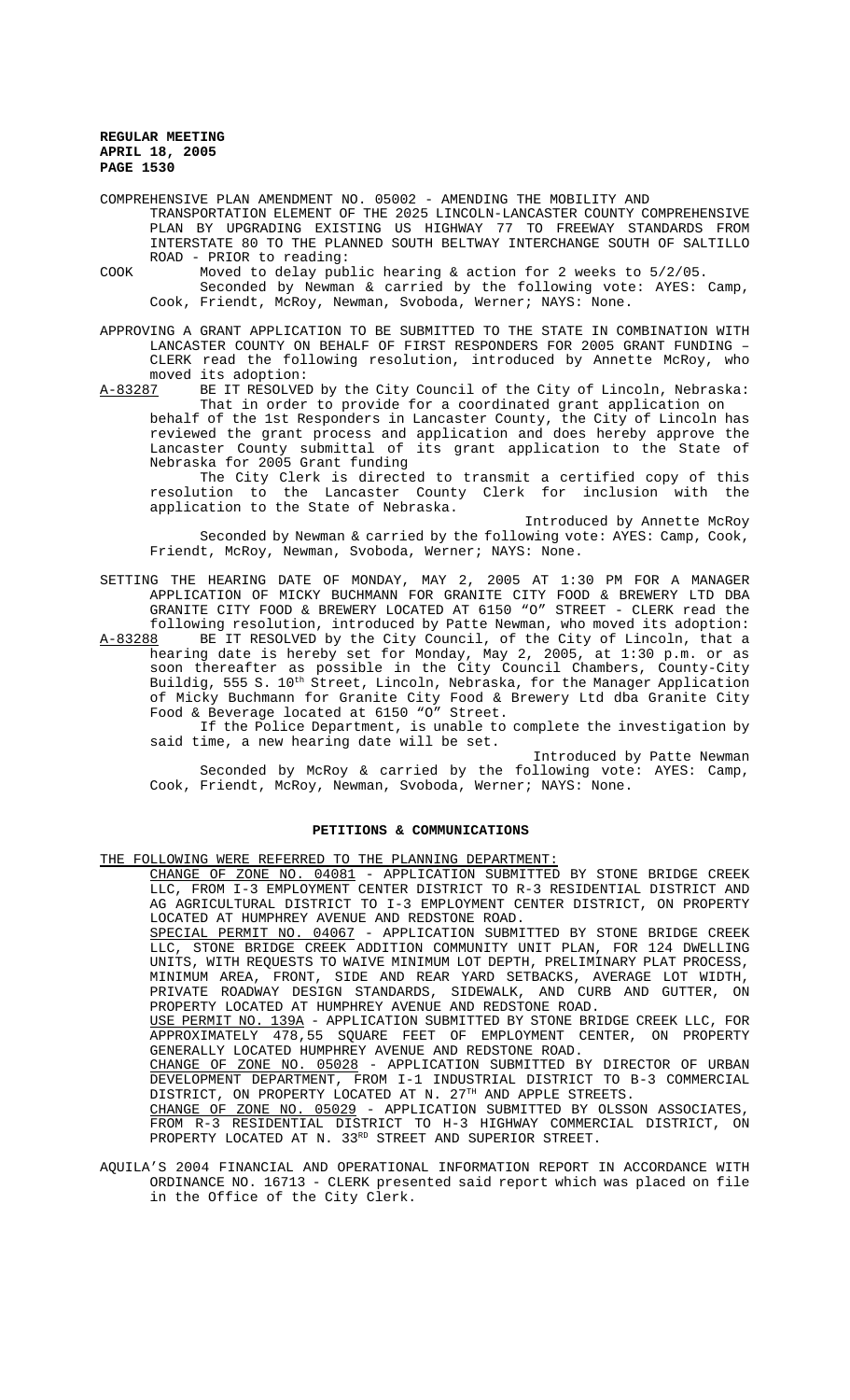### **REPORTS OF CITY OFFICERS**

- CLERK'S LETTER AND MAYOR'S APPROVAL OF ORDINANCES AND RESOLUTIONS PASSED BY THE CITY COUNCIL ON APRIL 11, 2005 - CLERK presented said report which was placed on file in the Office of the City Clerk.
- REPORT FROM CITY TREASURER OF CITY CASH ON HAND AT THE CLOSE OF BUSINESS ON FEBRUARY 28, 2005 - CLERK presented said report which was placed on file in the Office of the City Clerk.
- AFFIDAVIT OF MAILING FOR BOARD OF EQUALIZATION MEETING FOR THE NORTH  $27^{\text{th}}$  STREET MAINTENANCE DISTRICT TO BE HELD ON MONDAY, MAY 2, 2005 - CLERK presented said report which was placed on file in the Office of the City Clerk.

# ORDINANCES - 1<sup>st</sup> READING

- APPROVING A COMMUNICATION SITE LICENSE AGREEMENT BETWEEN THE CITY AND VERIZON WIRELESS FOR THE PLACEMENT OF TELECOMMUNICATIONS FACILITIES UPON CITY PROPERTY AT STAR CITY SHORES GENERALLY LOCATED AT 27TH STREET AND HIGHWAY 2 - CLERK read an ordinance, introduced by Patte Newman, accepting and approving the License Agreement between the City of Lincoln, Nebraska, a municipal corporation, and Verizon Wireless (VAW) LLC dba Verizon Wireless for the placement of telecommunications facilities upon City property and authorizing the Mayor to sign such License Agreement on behalf of the City, the first time.
- APPROVING A COMMUNICATION SITE LICENSE AGREEMENT BETWEEN THE CITY AND NEXTEL PARTNERS FOR THE PLACEMENT OF TELECOMMUNICATIONS FACILITIES UPON CITY PROPERTY AT STAR CITY SHORES GENERALLY LOCATED AT 27TH STREET AND HIGHWAY 2 - CLERK read an ordinance, introduced by Patte Newman, accepting and approving the License Agreement between the City of Lincoln, Nebraska, a municipal corporation, and Nextel WIP Lease Corp., a Delaware Corp., dba Nextel Partners for the placement of telecommunications facilities upon City property and authorizing the Mayor to sign such License Agreement on behalf of the City, the first time.

### **ORDINANCES - 3RD READING**

MCROY Moved to waive Council rules to vote as follows: 05-34, 05-33, & 05R-69.

Seconded by Newman & carried by the following vote: AYES: Camp, Cook, Friendt, McRoy, Newman, Svoboda, Werner; NAYS: None.

CHANGE OF ZONE 05002 - APPLICATION OF LINDSEY MANAGEMENT COMPANY FOR A CHANGE OF ZONE FROM AG AGRICULTURAL DISTRICT TO R-3 RESIDENTIAL DISTRICT ON PROPERTY GENERALLY LOCATED AT HIGHWAY 34 AND FLETCHER AVENUE; DESIGNATING SAID PROPERTY AS A PLANNED UNIT DEVELOPMENT; AND FOR APPROVAL OF A DEVELOPMENT PLAN FOR 612 DWELLING UNITS, A CLUBHOUSE, PRIVATE GOLF COURSE AND 60,000 SQUARE FEET OF COMMERCIAL FLOOR AREA (OR 696 DWELLING UNITS IF THE COMMERCIAL USE IS DELETED) IN THE UNDERLYING R-3 RESIDENTIAL DISTRICT WITH A REQUESTED WAIVER OF THE REQUIRED PRELIMINARY PLAT PROCESS (IN CONNECTION W/05R-69, 05-33) (4/11/05 - ACTION DELAYED 1 WK TO 4/18/05 W/ PUBLIC HEARING LIMITED TO EXPERT TESTIMONY) - PRIOR to reading:<br>WERNER Moved MTA #1 to amend Bill No. 05-34 in the following man

Moved MTA #1 to amend Bill No. 05-34 in the following manner:

1. On page 2, line 4, strike out the number "612" and insert in lieu thereof the number "696" and insert a period after the word "clubhouse".

2. On page 2, lines 4 through 6, delete the remainder of the sentence following the period inserted after the word "clubhouse":  $\frac{1}{7}$  and 60,000 square feet of commercial area or 696 dwelling units if the commercial area is deleted from the Development Plan.

3. On page 3, line 20, delete the "s" on the end of the word "Purples".

4. On page 3, line 21, capitalize the "H" in the word

"highway". 5. On page 4, line 41, after the word "plan" and before the period, insert the following new language: "eliminating the following new language: "eliminating the commercial area".

6. On page 5, line 7 through and including line 21, strike subparagraph e in its entirety and renumber the following subparagraphs accordingly.<br>7.

7. On page 5, line 22, delete the words "and commercial buildings".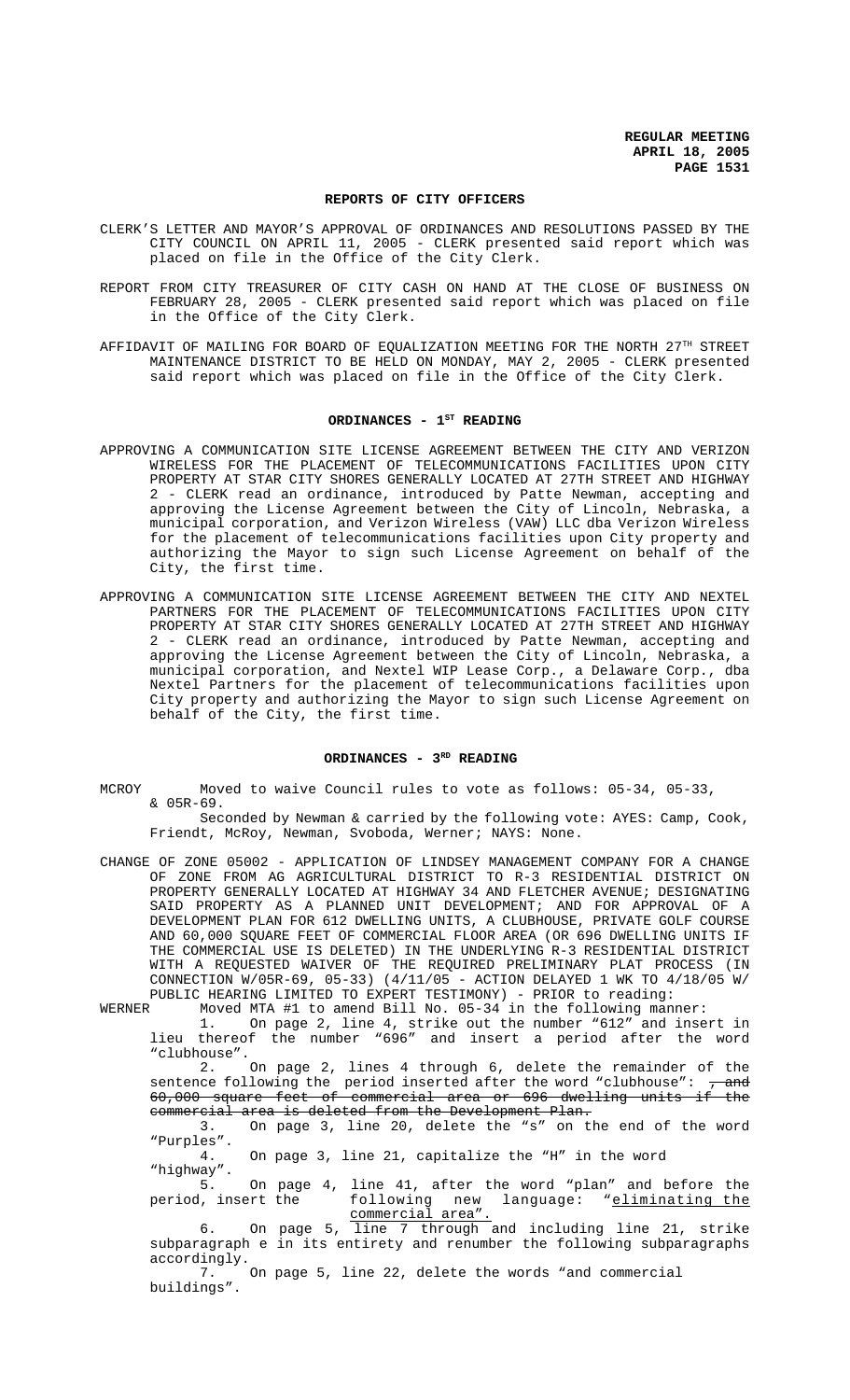8. Renumber subparagraphs f through j, as subparagraphs e through i, respectively.

Seconded by McRoy & carried by the following vote: AYES: Camp, Cook, Friendt, McRoy, Newman, Svoboda, Werner; NAYS: None.

MCROY Moved MTA #2 to amend Bill No. 05-34 in the following manner: 1. On page 1, line 19, after the word "Plan" add the following: "<u>("Site Plan")</u>"<br>2. On

2. On page 1, lines 20 and 21, strike the following phrase: "attached hereto marked as Attachment "A" and incorporated herein by reference as fully as if set forth herein verbatim" and insert the following: "submitted with its application for the Change of Zone and Planned Unit Development designation".

3. On page 2, line 1, strike the following: ", the site plan,". Seconded by Newman & carried by the following vote: AYES: Camp, Cook, Friendt, McRoy, Newman, Svoboda, Werner; NAYS: None.

CAMP Moved MTA #3 to amend Bill No. 05-34 in the following manner:

1. On page 2, between lines 14 and 15, insert new paragraphs c. and d. to read as follows:

c. This approval permits the Permittee at Permittee's own cost and expense to relocate the intersection of Fletcher Avenue with North 1st Street, including acquisition and dedication of 66 feet of right-of-way; engineering, construction or reconstruction of right- and left-turn lanes in northbound 1st Street; engineering, construction, or reconstruction of left-turn lanes in southbound 1st Street; and the engineering and construction of the paving for the realigned portion of Fletcher Avenue, all in accordance with and under the authority of a Mayor's executive order. The intersection will initially be constructed to allow full access (left and right turn access) in all directions at this intersection. This intersection will not be signalized as part of this relocation or in the future as it is not an appropriate location of 1st Street for a signalized intersection. If five traffic accidents are reported in any twelve month period calendar year which are attributable to the lack of a raised median prohibiting eastbound-to-northbound left turns or westbound-to-southbound left turns, the City may, at its discretion, construct medians that prohibit such movements. The portion of Fletcher Avenue remaining after realignment shall be vacated and deeded at no cost to Permittee so that one contiguous parcel of land exists, subject to the City retaining necessary easements for any existing utilities within the current right-of-way. The City of Lincoln will endeavor to retain the U Turn at North 1st and Pennsylvania Avenue.

d. If Permittee relocates the intersection of Fletcher<br>North 1st Street, Permittee shall submit a request for a Avenue with North 1st Street, Permittee shall submit a request for a Change of Zone and Planned Unit Development designation to expand the boundaries of the Links at Lincoln Planned Unit Development to include the relocated intersection of Fletcher Avenue with North 1st Street.<br>Permittee shall further petition the City to vacate the portion of shall further petition the City to vacate the portion of Fletcher Avenue remaining after realignment.

2. Renumber the following subparagraphs accordingly.

Seconded by Svoboda & carried by the following vote: AYES: Camp, Cook, Friendt, McRoy, Newman, Svoboda, Werner; NAYS: None.

Moved MTA #4 to amend Bill No. 05-34 in the following manner:

On page 2, on line 6, add a new sentence to read as follows: The golf course and club house will install and use only City water in the use of the clubhouse or the irrigation of the golf course.

Seconded by Svoboda & carried by the following vote: AYES: Camp, Cook, Friendt, McRoy, Newman, Svoboda, Werner; NAYS: None.

CLERK Read an ordinance, introduced by Jonathan Cook, amending the City of Lincoln Zoning District maps attached to and made a part of Title 27 of the Lincoln Municipal Code, changing the boundaries of the districts established and shown on said City of Lincoln Zoning District Maps as provided in Section 27.05.020 of the Lincoln Municipal Code and approving the designation of the area hereinafter described as a planned unit development, the third time.

COOK Moved to pass the ordinance as amended.

Seconded by Svoboda & carried by the following vote: AYES: Camp, Cook, Friendt, McRoy, Newman, Svoboda, Werner; NAYS: None.

The ordinance, being numbered **#18525**, is recorded in Ordinance Book #25.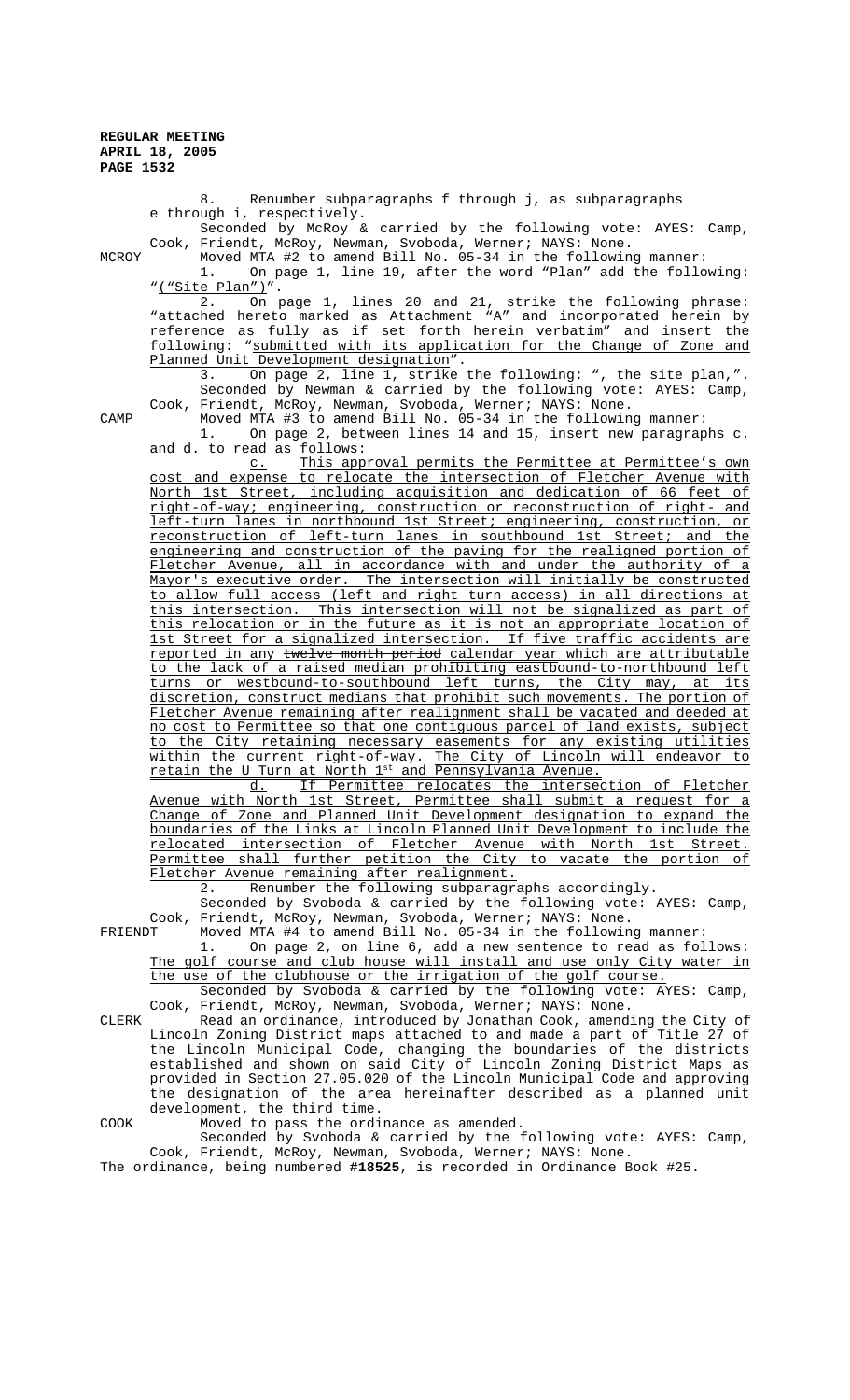ANNEXATION 05001 - AMENDING THE LINCOLN CORPORATE LIMITS MAP BY ANNEXING APPROXIMATELY 100.00 ACRES OF PROPERTY GENERALLY LOCATED AT NORTH 1ST STREET AND FLETCHER AVENUE (IN CONNECTION W/05R-69, 05-34) (4/11/05 - ACTION DELAYED 1 WK TO 4/18/05 W/PUBLIC HEARING LIMITED TO EXPERT TESTIMONY) - CLERK read an ordinance, introduced by Jonathan Cook, annexing and including the below described land as part of the City fo Lincoln, Nebraska and amending the Corporate Limits Map attached to and made a part of Ordinance No. 18208, to reflect the extension of the corporate limits boundary of the City of Lincoln, Nebraska established and shown thereon, the third time.

COOK Moved to pass the ordinance as read. Seconded by Svoboda & carried by the following vote: AYES: Camp, Cook, Friendt, McRoy, Newman, Svoboda, Werner; NAYS: None. The ordinance, being numbered **#18526**, is recorded in Ordinance Book #25.

APPROVING THE 1ST AND FLETCHER CONDITIONAL ANNEXATION AND ZONING AGREEMENT BETWEEN THE CITY AND CARLTON PAINE & JUDITH PAINE, GLENN UMBERGER & LOIS UMBERGER, AND UMBERGER FARMS LTD., RELATING TO THE ANNEXATION OF APPROXIMATELY 100.69 ACRES, GENERALLY LOCATED SOUTHEAST OF NORTH 1ST STREET AND FLETCHER AVE (IN CONNECTION W/05-33, 05-34)(ACTION DATE: 4/11/05)(4/11/05 - ACTION DELAYED 1 WK TO 4/18/05 W/ PUBLIC HEARING LIMITED TO EXPERT TESTIMONY) - CLERK read the following resolution, introduced by Jonathan Cook, moved its adoption:

A-83289 BE IT RESOLVED by the City Council of the City of Lincoln, Nebraska: That the agreement titled 1st and Fletcher Conditional Annexation and Zoning Agreement, which is attached hereto, marked as Attachment "A" and made a part hereof by reference, between the City of Lincoln and Carlton Paine and Judith Paine, Glenn Umberger and Lois Umberger, and<br>Umberger Farms, Ltd., ("Owners"), outlining certain conditions and Umberger Farms, Ltd., ("Owners"), outlining certain conditions understandings relating to the annexation of approximately 100.69 acres of property generally located southeast of North 1st Street and Fletcher Avenue, is approved.

BE IT FURTHER RESOLVED that the Mayor is authorized to execute the Annexation Agreement on behalf of the City.

BE IT FURTHER RESOLVED that the City Clerk is directed to return two fully executed copies of this Agreement to Rick Peo, Chief Assistant City Attorney, for distribution to the Owner.

BE IT FURTHER RESOLVED that the City Clerk is directed to record the Annexation Agreement or a summary memorandum thereof with the Register of Deeds, filing fees to be paid by the Owner.

Introduced by Jonathan Cook Seconded by Svoboda & carried by the following vote: AYES: Camp, Cook, Friendt, McRoy, Newman, Svoboda, Werner; NAYS: None.

APPROVING A CONTRACT BETWEEN THE CITY AND LINCOLN HAYMARKET DEVELOPMENT CORP. TO OPERATE AND REGULATE A SATURDAY PUBLIC MARKET IN THE HAYMARKET AREA, 7TH STREET FROM P TO Q STREETS AND P STREET FROM 7TH TO 8TH STREETS - CLERK read an ordinance, introduced by Glenn Friendt, accepting and approving the Contract between the City of Lincoln, Nebraska, a municipal corporation, and the Lincoln Haymarket Development Corporation for establishment and regulation of a Saturday public market in the Haymarket area,  $7^{\rm th}$  Street from P to Q Streets and P Street from  $7^{\rm th}$  to 8<sup>th</sup> Streets, from May 7, 2005 through October 29, 2005, and authorizing the Mayor to sign such Contract on behalf of the City, the third time.<br>FRIENDT Moved to pass the ordinance as read. Moved to pass the ordinance as read.

Seconded by Svoboda & carried by the following vote: AYES: Camp, Cook, Friendt, McRoy, Newman, Svoboda, Werner; NAYS: None.

The ordinance, being numbered **#18527**, is recorded in Ordinance Book #25.

APPROVING A TEN-YEAR LICENSE AGREEMENT BETWEEN THE CITY AND HOBBYTOWN UNLIMITED FOR THE USE OF A PORTION OF OAK LAKE PARK TO DEVELOP AND MAINTAIN A MODEL CAR RACE TRACK - CLERK read an ordinance, introduced by Glenn Friendt, accepting and approving a License Agreement between the City of Lincoln and HobbyTown Unlimited, Inc. for the use of a portion of Oak Lake Park to development and maintain a model car race track for a ten-year term is hereby approved and the Mayor is authorized to execute said License Agreement on behalf of the City, the third time.<br>FRIENDT Moved to pass the ordinance as read. Moved to pass the ordinance as read.

Seconded by Svoboda & carried by the following vote: AYES: Camp, Cook, Friendt, McRoy, Newman, Svoboda, Werner; NAYS: None. The ordinance, being numbered **#18528,** is recorded in Ordinance Book #25.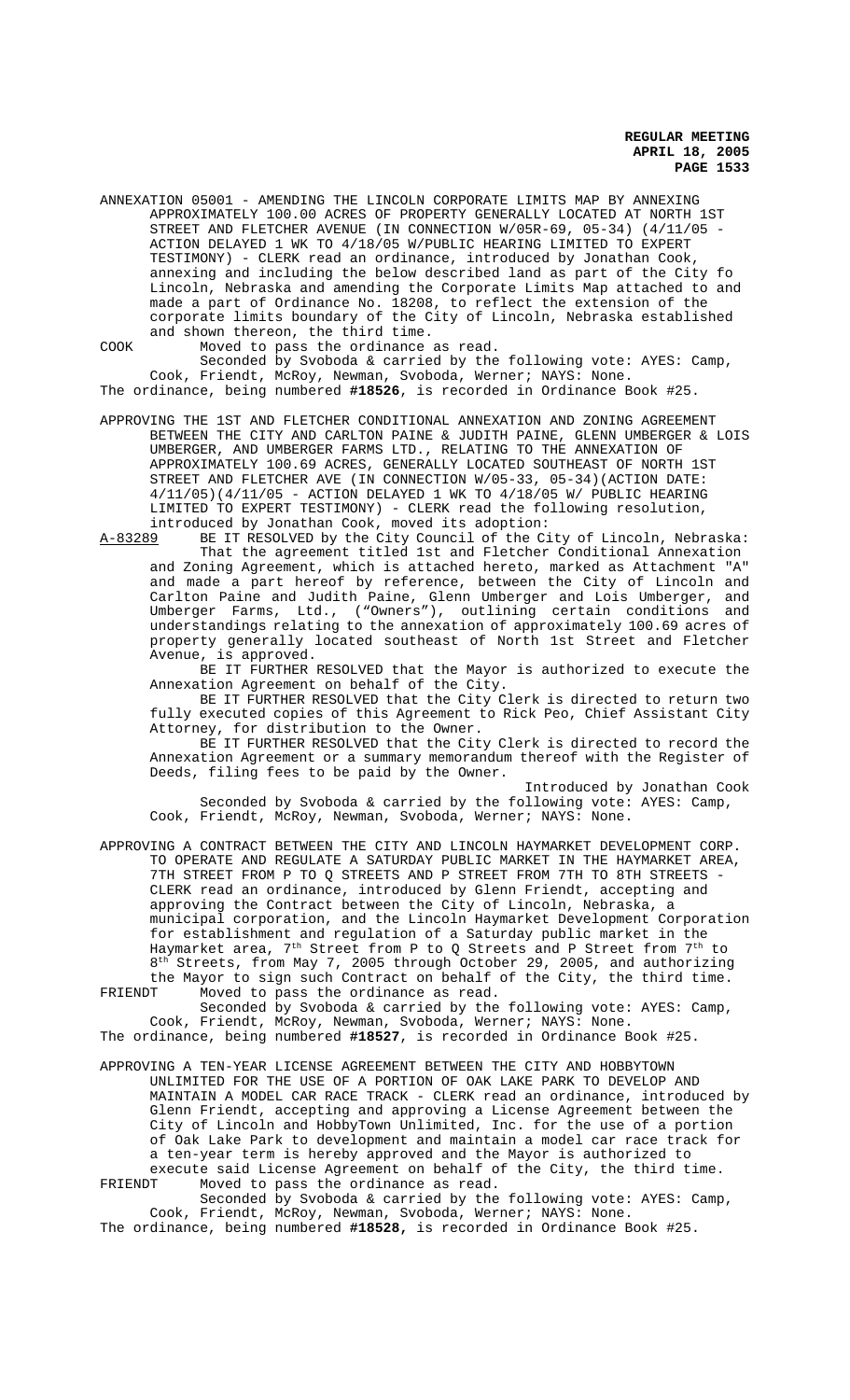CHANGE OF ZONE 05006 - APPLICATION OF LYLE MAYER FOR A CHANGE OF ZONE FROM AG AGRICULTURAL DISTRICT TO AGR AGRICULTURAL RESIDENTIAL DISTRICT ON PROPERTY GENERALLY LOCATED AT THE NORTHEAST CORNER OF SOUTHWEST 84TH STREET AND WEST PIONEERS BLVD (IN CONNECTION W/05R-74) - CLERK read an ordinance, introduced by Glenn Friendt, amending the Lincoln Zoning District Maps attached to and made a part of Title 27 of the Lincoln municipal Code, as provided by Section 27.05.020 of the Lincoln Municipal Code, by changing the boundaries of the districts established and shown thereon, the third time.<br>FRIENDT Moved to pass the ordinance

Moved to pass the ordinance as read.

Seconded by Svoboda & carried by the following vote: AYES: Camp, Cook, Friendt, McRoy, Newman, Svoboda, Werner; NAYS: None. The ordinance, being numbered **#18529**, is recorded in Ordinance Book #25.

APPEAL OF HUB HALL AND LYLE MAYER FROM THE PLANNING COMMISSION DENIAL OF SPECIAL PERMIT 05003 TO DEVELOP MEADOW VIEW 2ND ADDITION COMMUNITY UNIT PLAN FOR 57 DWELLING UNITS IN SPLIT JURISDICTION, WITH REQUESTED WAIVERS OF THE REQUIRED ORNAMENTAL LIGHTING, SIDEWALKS, STREET TREES, LANDSCAPE SCREENS, BLOCK LENGTH, PRELIMINARY PLAT PROCESS, NON-PERPENDICULAR LOT LINES, LOT DEPTH TO WIDTH RATIO AND TO ALLOW SANITARY SEWER TO FLOW OPPOSITE STREET GRADE, ON PROPERTY GENERALLY LOCATED AT THE NORTHEAST CORNER OF SOUTHWEST 84TH STREET AND WEST PIONEERS BLVD (IN CONNECTION  $W/05-41)$  (ACTION DATE:  $4/18/05$ ) - PRIOR to reading:

COOK Moved to accept the substitute resolution for approval for Bill No. 05R-74.

Seconded by McRoy & carried by the following vote: AYES: Camp, Cook, Friendt, McRoy, Newman, Svoboda, Werner; NAYS: None.

CLERK Read the following resolution, introduced by Ken Svoboda, who moved its adoption:<br>A-83290 WHEREAS, Lyle

A-83290 WHEREAS, Lyle Mayer has submitted an application designated as Special Permit No. 05003 for authority to develop Meadow View 2nd Addition Community Unit Plan for 57 dwelling units designed for future conversion to a higher density as shown on the transitional plat, with requested waivers to eliminate the preliminary plat process, to waive ornamental street lighting, sidewalks, street trees, landscape screens, block length, non-perpendicular lot lines, lot depth to width ratio, and to allow sanitary sewer to flow opposite street grade where necessary, on property located at the northeast corner of S.W. 84th Street and W. Pioneers Blvd., and legally described to wit:

A portion of Lot 8 I.T., located in the Southwest Quarter of Section 2, Township 9 North, Range 5 East of the 6th P.M., Lancaster County, Nebraska, and more particularly described as follows: Commencing at the southeast corner of said Lot 8 I.T., said point being the southeast corner of said Southwest Quarter, said point being the true point of beginning; thence west along the south line of said Lot 8 I.T., said line being the south line of said Southwest Quarter, on an assumed bearing north 89 degrees 50 minutes 16 seconds west, a distance of 2,007.22 feet to a point located 617.50 feet east of the west line of said Southwest Quarter; thence north 00 degrees 28 minutes 15 seconds west along a line located 617.50 feet east of and parallel with the west line of said Southwest Quarter, a distance of 610.04 feet to a point; thence north 89 degrees 50 minutes 16 seconds west along a line located 610.00 feet north of and parallel with the south line of said Southwest Quarter, a distance of 557.10 feet to a point of intersection with the west line of said Lot 8 I.T., said point being on the east line of S.W. 84th Street right-of-way, said point being 60.43 feet east of the west line of said Southwest Quarter; thence north 00 degrees 25 minutes 56 seconds west along the west line of said Lot 8 I.T., said line being the east line of S.W. 84th Street right-of-way, a distance of 2,034.84 feet to the northwest corner of said Lot 8 I.T., said point being on the north line of said Southwest Quarter, said point being 61.80 feet east of the northwest corner of said Southwest Quarter; thence south 89 degrees 49 minutes 15 seconds east along the north line of said Lot 8 I.T., said line being the north line of said Southwest Quarter, a distance of 2,575.46 feet to the northeast corner of said Lot 8 I.T., said point being the northeast corner of said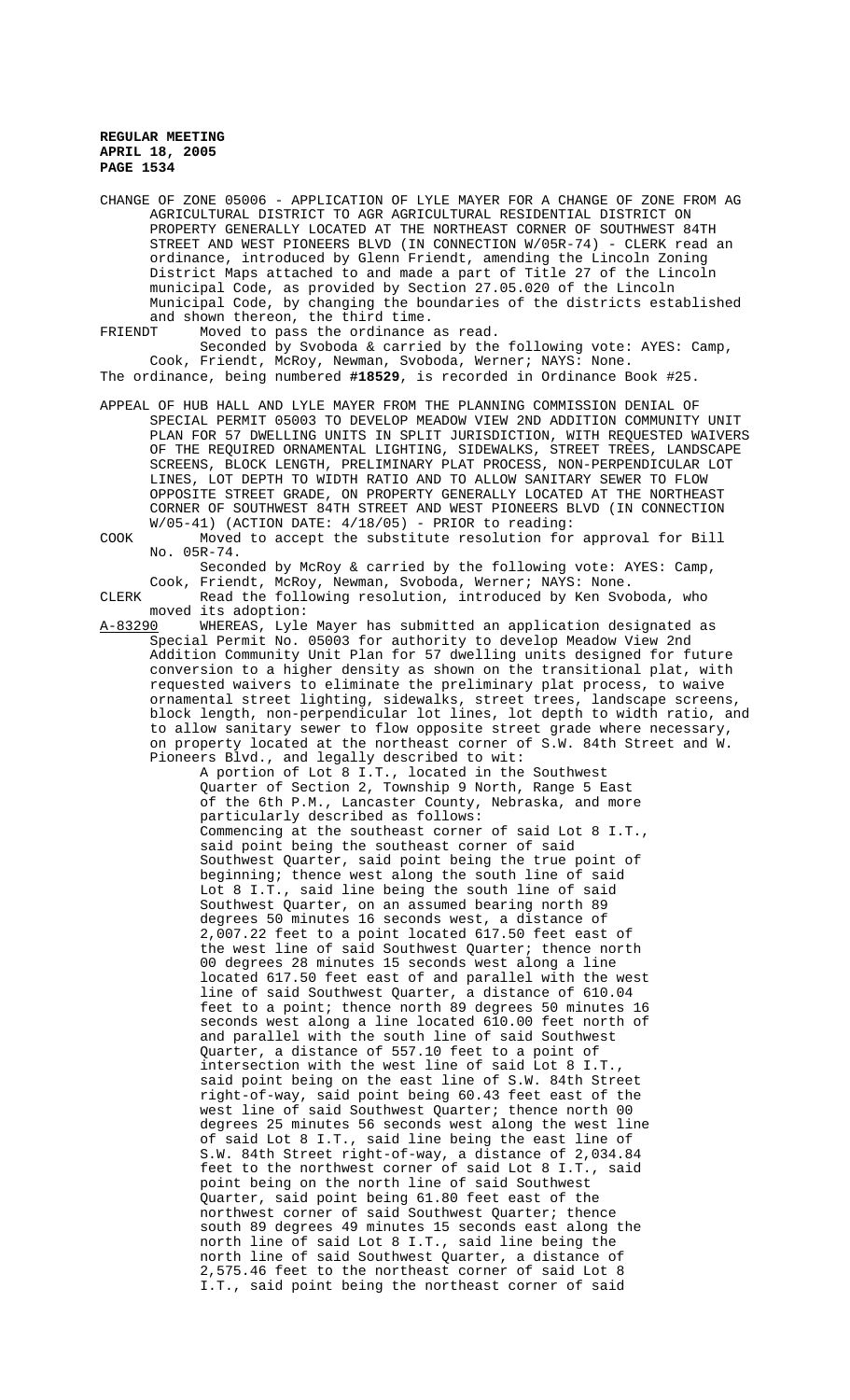Southwest Quarter; thence south 00 degrees 12 minutes 00 seconds east along the east line of said Lot 8 I.T., said line being the east line of said Southwest Quarter, a distance of 2,644.02 feet to the point of beginning, said tract contains a calculated area of 6,456,279.55 square feet or 148.2158 acres, more or less;

WHEREAS, the Lincoln City-Lancaster County Planning Commission held a public hearing on March 2, 2005 and denied Resolution No. PC-00904 which would have conditionally approved Special Permit No. 05003; and

WHEREAS, Lyle Mayer (Owner) and Hub Hall (Contract Purchaser) have appealed the action of the Lincoln City - Lancaster County Planning Commission and are requesting that Special Permit No. 05003 be approved; and

WHEREAS, the community as a whole, the surrounding neighborhood, and the real property adjacent to the area included within the site plan for this Community Unit Plan will not be adversely affected by granting such a permit; and

WHEREAS, said site plan together with the terms and conditions hereinafter set forth are consistent with the comprehensive plan of the City of Lincoln and with the intent and purpose of Title 27 of the Lincoln Municipal Code to promote the public health, safety, and general welfare; and

WHEREAS, the final action of the Lincoln City - Lancaster County Planning Commission should be reversed; and

WHEREAS, the requested waiver of sidewalks, ornamental street lighting, street trees and landscape screens are not necessary as Ordinance No. 18456 amended Title 26 of the Lincoln Municipal Code to waive the requirement that sidewalks, ornamental street lighting, street trees and landscape screens be installed in subdivisions located outside the City limits where all lots contain an area of one acre or more.

NOW, THEREFORE, BE IT RESOLVED by the City Council of the City of Lincoln, Nebraska:

That the application of Lyle Mayer, hereinafter referred to as "Permittee", to develop Meadow View 2nd Addition Community Unit Plan for 57 dwelling units be and the same is hereby granted under the provisions of Section 27.63.320 and Chapter 27.65 of the Lincoln Municipal Code upon condition that construction of said development be in strict compliance with said application, the site plan, and the following additional express terms, conditions, and requirements:

1. This approval permits:

- a. Fifty-seven (57) dwelling units to be converted to a higher density in accordance with the transitional plat at such time as sanitary sewer and water are extended to serve the Community Unit Plan, the areas annexed by the City of Lincoln and rezoned as provided in Lincoln Municipal Code Chapter 27.65.
- b. The requirement that the Permittee submit a preliminary plat is waived except that if any final plat on all or a portion of the approved Community Init Plan is submitted five (5) years or more after the approval of the Community Unit Plan, the city may require that a new Community Unit Plan be submitted, pursuant to all the provisions of section 26.31.015. A new Community Unit Plan may be required if the subdivision ordinance, the design standards, or the required improvements have been amended by the city; and as a result, the Community Unit Plan as originally approved does not comply with the amended rules and regulations.
- c. The requirement of Lincoln Municipal Code § 26.23.130 that block lengths shall not exceed 1320 feet between cross-streets is waived for those blocks shown on the approved site plan which exceed 1320 feet.
- d. The requirement of Lincoln Municipal Code § 26.23.140(c) that the side lines of any lot shall be at right angles (perpendicular) to the street is waived for those lots shown on the approved site plan which are not perpendicular to the street.
- e. The requirement of Lincoln Municipal Code § 26.23.140(a) that a residential lot shall have a maximum depth of three times its width is waived for those lots shown on the approved site plan which exceed the required lot depth to width ratio.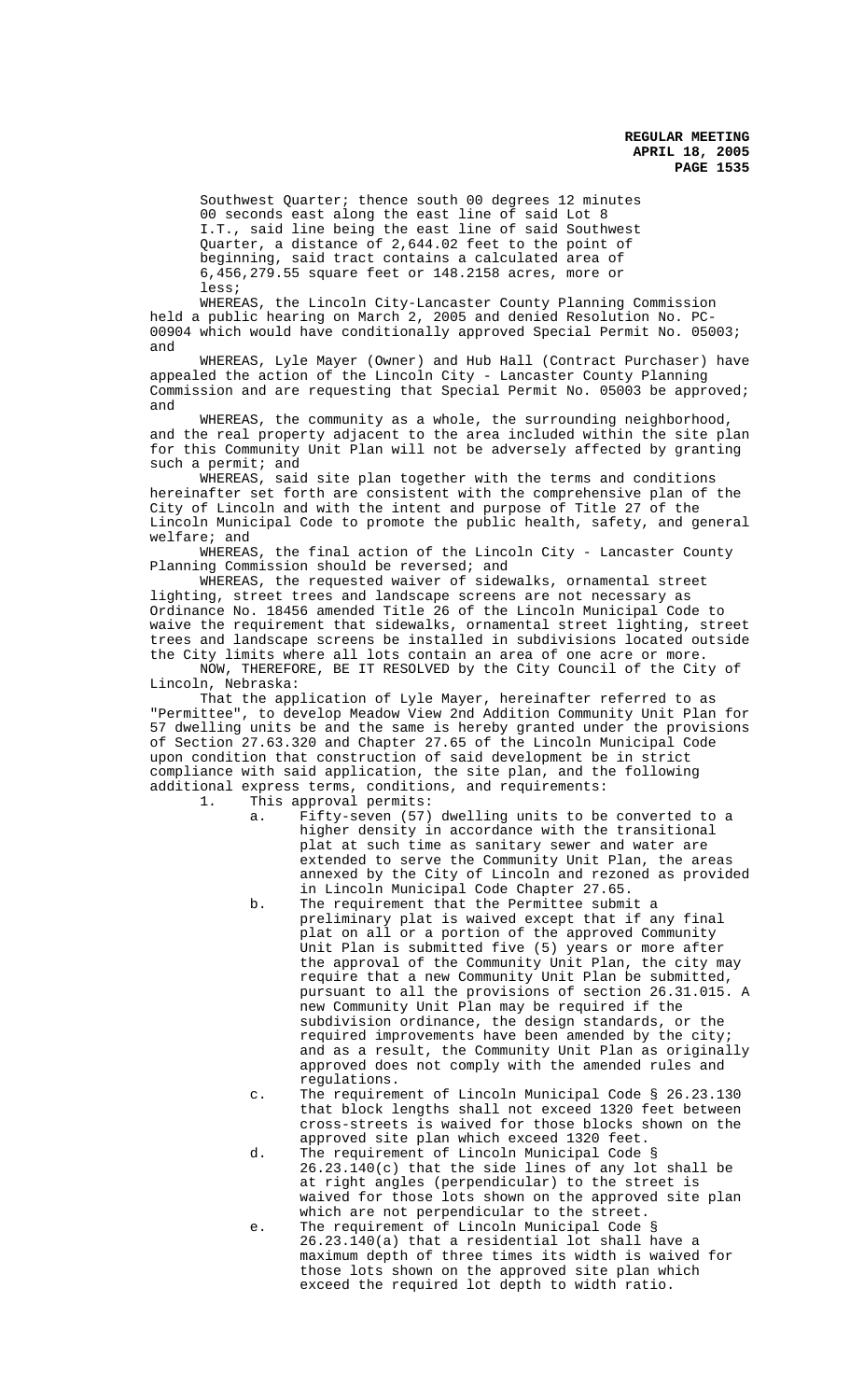2. Before the approval of a final plat, the public streets, private roadway improvements, drainage facilities, land preparation and grading, sediment and erosions control measures, drainageway improvements, temporary turnaround and barricades, and street name signs, must be completed or provisions (bond, escrow or security agreement) to guarantee completion must be approved by the City Law Department. The improvements must be completed in conformance with adopted design standards and within the time period specified in the Land Subdivision Ordinance.

3. The Planning Director may approve final plats of the Acreage Development Component of the Community Unit Plan after Permittee signs an agreement which binds the Permittee and Permittee's successors and assigns:

- To complete the street surfacing of public streets, and temporary turnarounds and barricades located at the temporary dead-end of the streets shown on the final plat within two (2) years following the approval of the final plat.
- b. To complete the surfacing of private roadway, and temporary turnarounds and barricades located at the temporary dead-end of the private roadways shown on the final plat within two (2) years following the approval of this final plat.
- c. To complete the enclosed public drainage facilities shown on the approved drainage study to serve this plat within two (2) years following the approval of the final plat.
- d. To complete land preparation including storm water detention/retention facilities and open drainageway improvements to serve this plat prior to the installation of utilities and improvements but not more than two (2) years following the approval of the final plat
- e. To complete the installation of the street name signs within two (2) years following the approval of the final plat.
- f. To complete any other public or private improvement or facility required by Chapter 26.23 (Development Standards) of the Land Subdivision Ordinance in a timely manner which inadvertently may have been omitted from the above list of required improvements.
- g. To submit to the Director of Public Works a plan showing proposed measures to control sedimentation and erosion and the proposed method to temporarily stabilize all graded land for approval.
- h. To complete the public and private improvements shown on the Community Unit Plan.
- i. To retain ownership of and the right of entry to the outlots in order to perform the herein described maintenance of the outlots and private improvements on a permanent and continuous basis. However, Permittee, as subdivider, may be relieved and discharged of such maintenance obligations upon creating, in writing, a permanent and continuous association of property owners who would be responsible for said permanent and continuous maintenance subject to the following conditions:
	- Subdivider shall not be relieved of Subdivider's maintenance obligation for each specific private improvement until a registered professional engineer or nurseryman who supervised the installation of said private improvement has certified to the City that the improvement has been installed in accordance with approved plans.
	- ii. The maintenance agreements are incorporated into covenants and restrictions in deeds to the subdivided property and the documents creating the association and restrictive covenants have been reviewed and approved by the City Attorney and filed of record with the Register of Deeds.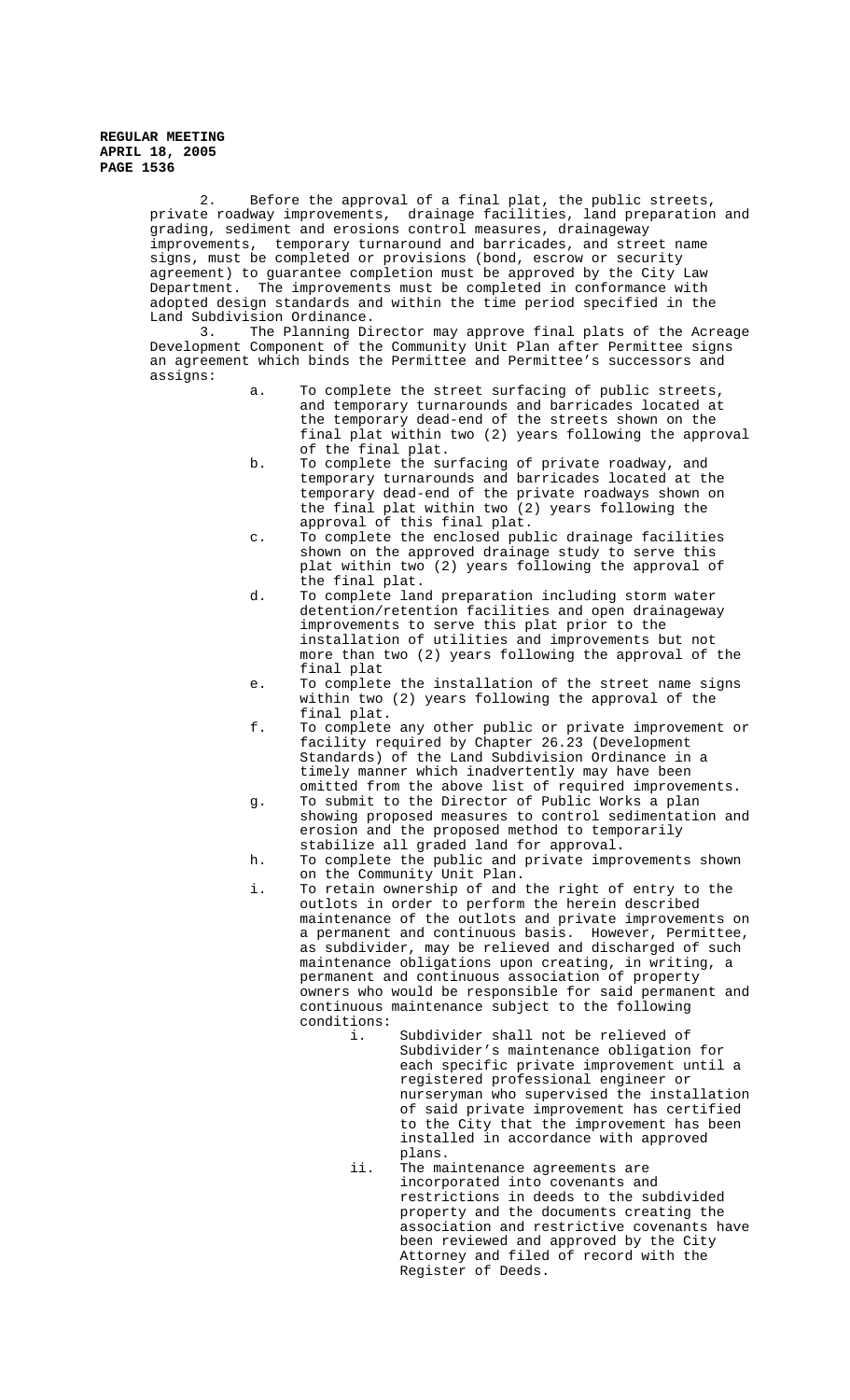- j. To agree to subdivide the Acreage Development Component as shown on the transitional plat when sanitary sewer and water are extended to serve the Community Unit Plan and the area is annexed and rezoned. Said agreement to include provisions regarding the timing of annexation, conversion of the Acreage Development Component, establishing a plan for funding infrastructure costs for conversion of the Acreage Development Component, petitioning for creation of special assessment districts for the installation of infrastructure improvements if not installed by the Permittee at the Permittee's own cost and expense, and incorporating said provisions into deed restrictions to be reviewed and approved by the City Attorney and filed of record with the Register of Deeds.
- k. To submit to the lot buyers and home builders a copy of the soil analysis.
- l. To pay all design, engineering, labor, material, inspection, and other improvement costs except those cost the City Council specifically agrees to subsidize.
- m. To comply with the provisions of the Land Preparation and Grading requirements of the Land Subdivision Ordinance.
- n. To perpetually maintain the sidewalks/surfacing in the pedestrian way easements on Block 1 at Permittee's cost and expense.
- o. To inform all purchasers and users of land that is located within the 100 year floodplain that their land is located in the 100 year floodplain and to inform all purchasers and users of land that the grading of the lots and outlots shall be in conformance with the grading plan approved with the Meadow View 2nd CUP or as amended by the Director of Planning. The volume of fill material brought into each lot and outlot from outside the floodplain shall not exceed that shown on the approved grading plan accompanying the Community Unit Plan.
- p. To protect the trees that are indicated to remain during construction and development**.**
- q. To properly and continuously maintain and supervise the private facilities which have common use or benefit, and to recognize that there may be additional maintenance issues or costs associated with providing for the proper functioning of storm water detention/retention facilities as they were designed and constructed within the development, and that these are the responsibility of the land owner.
- r. To relinquish the right of direct vehicular access to SW 84th Street except for Lyle Mayer Lane and to W. Pioneers Blvd, except for SW 77th Cir.(Street)
- s. To maintain County roads until the County Board specifically accepts the maintenance.
- t. To submit to all potential purchasers of lots a copy of the ground water report.
- u. To provide a bond, escrow, or security agreement approved by the City Law Department in an amount sufficient to guarantee completion of the improvements required by Chapter 26.23 of the Land Subdivision Ordinance.
- 4. Before receiving building permits:

a. The permittee shall complete the following instructions and submit the documents and plans to the

- Planning Department office for review and approval. i. A revised site plan including 5 copies showing
	- the following revisions:
		- (1) Make the corrections requested by the County Engineer in his letter of January 31, 2005.
		- (2) Make the corrections requested by the Public Works and Utilities Department in their memo of February 8, 2005.
		- (3) Make the corrections requested by the Lincoln/Lancaster County Health Department in their memo of February 1, 2005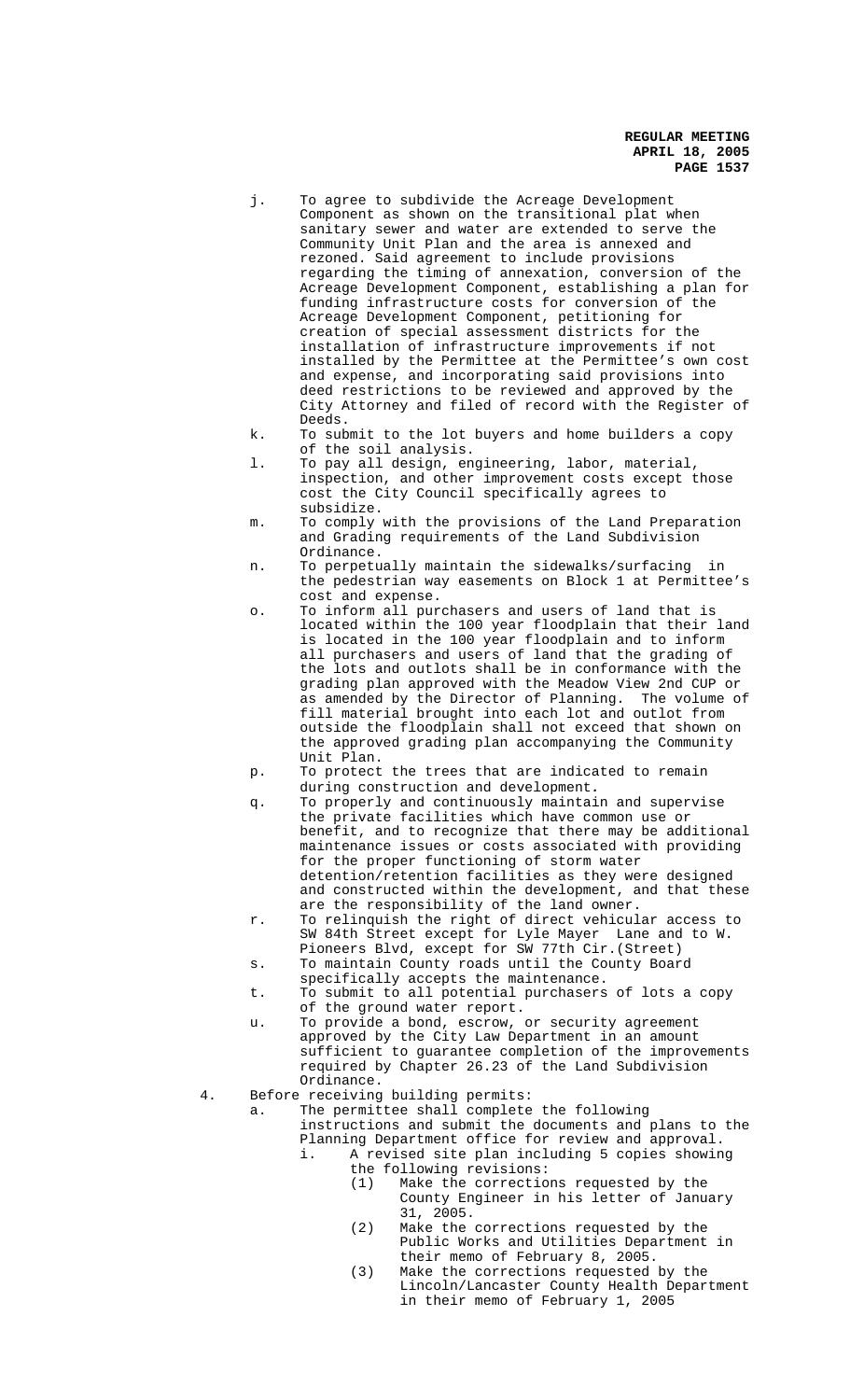- (4) Make the corrections and revision requested by Building and Safety in their memo dated January 28, 2005.
- (5) Revise the drawing to show the acreage of all lots and outlots.
- (6) Revise the drawing to show all acreage lots less then one acre and the acreage development area component at no more then 40% of the total area.
- (7) Show provisions for the future connection of SW 77<sup>th</sup> with W. Pioneers Blvd. and
- rename the street as S. W. 77<sup>th</sup> Street. (8) Show the easements requested by Norris Public Power.
- (9) Show the easements on all lots and future lots.
- (10) Note a preservation easement on the flood plain.
- (11) Show grading on all future streets.
- (12) Revise the street cross section to
- reference the Rural and Intermediate BTA. (13) Show the minimum opening elevation for each dwelling.
- $(14)$  Add "with BTA" to the Title Block<br>(15) Add a note that this is designed
- Add a note that this is designed for future platting to a density of about 300 dwellings and for future subdivision of the acreage lots.
- (16) Add a note that a written agreement shall be provided for the future conversion of lots to a higher density, including timing of annexation, funding of infrastructure cost, and agreement to petition for special assessment districts.
- (17) Add a note that only one main building in a building envelope is allowed per platted lot.
- (18) Note on page 3 this is the "Transitional Plat".
- ii. Submit a permanent final plan with 5 copies as approved.
- b. The construction plans comply with the approved plans.
- c. Final plat(s) is/are approved by the City/County.
- The required easements as shown on the site plan are recorded with the Register of Deeds.

5. Before occupying this Community Unit Plan all development and construction is to comply with the approved plans.<br>6. Before occupying these dwellings the City/

Before occupying these dwellings the City/County Health Department must approve the water and waste water systems.<br>7. All privately-owned improvements, including la

All privately-owned improvements, including landscaping and recreational facilities, are to be permanently maintained by the owner or an appropriately established homeowners association approved by the City.

8. The site plan accompanying this permit shall be the basis for all interpretations of setbacks, yards, locations of buildings, location of parking and circulation elements, and similar matters. 9. This resolution's terms, conditions, and requirements bind and obligate the permittee, its successors and assigns.

10. The applicant shall sign and return the letter of acceptance to the City Clerk within 30 days following the approval of the special permit, provided, however, said 30-day period may be extended up to six months by administrative amendment. The clerk shall file a copy of the resolution approving the special permit and the letter of acceptance with the Register of Deeds, filling fees therefor to be paid in advance by the applicant.

Introduced by Ken Svoboda Seconded by Friendt & carried by the following vote: AYES: Camp, Cook, Friendt, McRoy, Newman, Svoboda, Werner; NAYS: None.